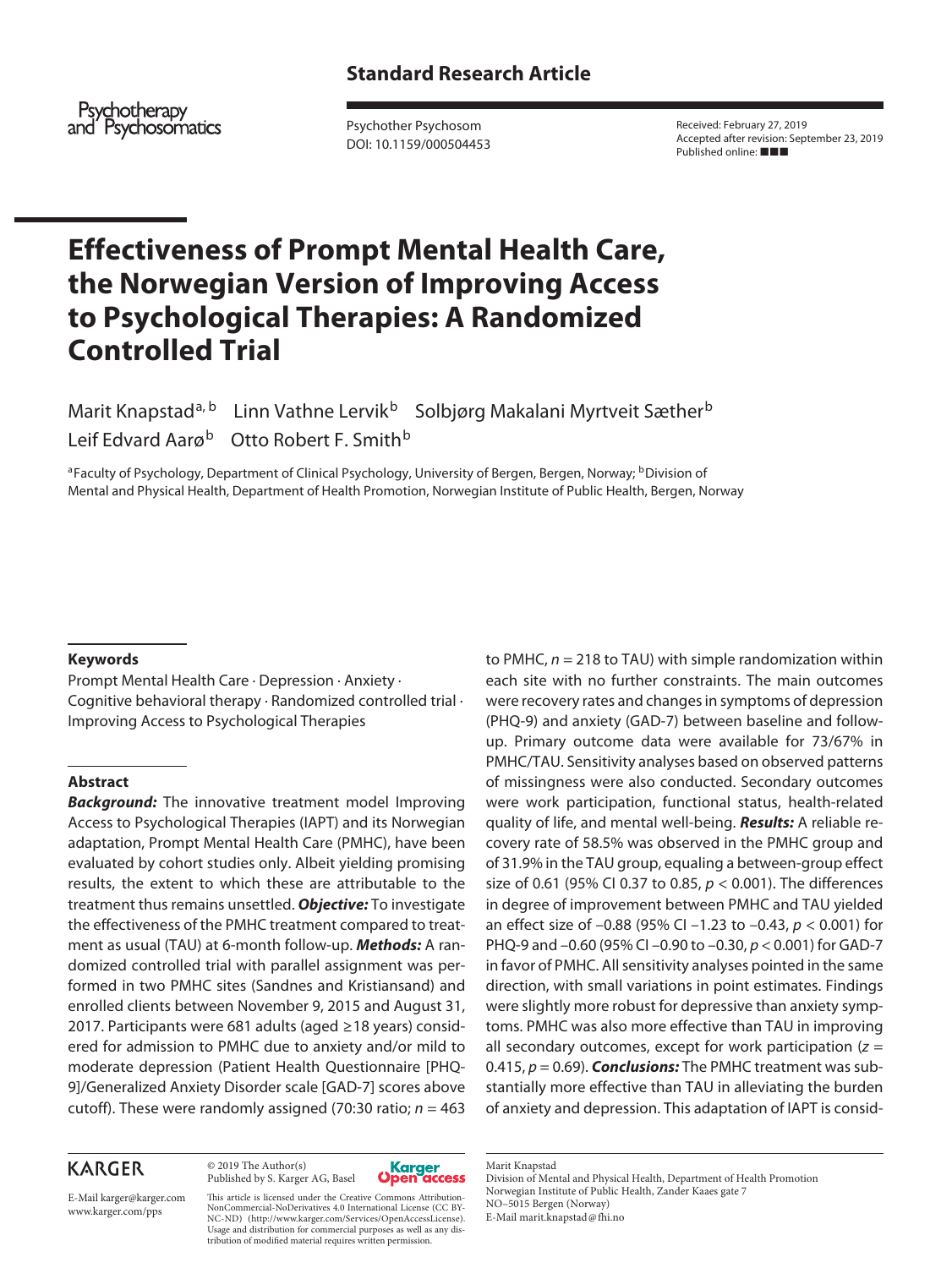ered a viable supplement to existing health services to increase access to effective treatment for adults who suffer from anxiety and mild to moderate depression. A potential effect on work participation needs further examination.

> © 2019 The Author(s) Published by S. Karger AG, Basel

# **Introduction**

<span id="page-1-0"></span>Anxiety and depression are among the most common mental disorders, affecting 1 in 14 [\[1](#page-14-0)] and 1 in 20 [[2\]](#page-14-1), respectively, at any given time globally. The conditions are associated with substantial impairment in function and quality of life, resulting in vast amounts of human suffering and costs at the individual, family, and community level. In Norway, anxiety and depression are estimated to be the fourth and third most important causes of nonfatal health loss, respectively [[3](#page-14-2)], largely due to their high prevalence and early adulthood onset [[4](#page-14-3)]. They thus also have major consequences for work life participation [\[5](#page-14-4), [6\]](#page-14-5) and work functioning [[7](#page-14-6), [8](#page-14-7)].

<span id="page-1-6"></span><span id="page-1-5"></span><span id="page-1-4"></span><span id="page-1-3"></span><span id="page-1-2"></span>Meanwhile, there is a huge gap between the number suffering from anxiety and depression and the number seeking and receiving minimal adequate treatment. This is the case not only in low- and middle-income countries, but also in high-income countries [[8–](#page-14-7)[10](#page-14-0)]. Already back in 2001, the World Health Organization advocated ten recommendations to reduce the treatment gap. Among others, treatments should be made more readily available in primary care, and training of mental health professionals should be increased [[11](#page-14-0)].

<span id="page-1-7"></span>Improving Access to Psychological Therapies (IAPT) is the British response to this challenge, launched by the UK Government in 2007 for the English National Health Service. In short, this large-scale initiative involved massive training of new therapists to provide stepped-care psychological treatment following the National Institute for Health and Care Excellence guidelines, with cognitive behavioral therapy (CBT) as the main treatment approach. The model was first piloted in two demonstration sites and is now widely rolled out across England [\[1](#page-14-0)[2\]](#page-14-1).

<span id="page-1-17"></span><span id="page-1-11"></span><span id="page-1-10"></span><span id="page-1-9"></span><span id="page-1-8"></span>Also in Norway the mental health treatment gap is estimated to be high [\[1](#page-14-0)[3\]](#page-14-2), and a 2014 OECD report urged Norway to address this weakness in care provision, in particular concerning the treatment of clients with mild to moderate anxiety and depression [\[1](#page-14-0)[4\]](#page-14-3). In 2015, it was estimated that only 10% of primary mental health care full-time employees were allocated to help this group of clients. Further, in many municipalities follow-up by general practitioners (GPs) is the only publicly available service [[1](#page-14-0)[5](#page-14-4)].

<span id="page-1-1"></span>Prompt Mental Health Care (PMHC) is the Norwegian adaptation of IAPT, initiated as a pilot project in 2012 by the Norwegian Directorate of Health commissioned by the Ministry of Health. Like IAPT, PMHC represents an innovative strategy to improve access to mental health care in Norway, offering broad, quick, and lowthreshold access to evidence-based treatment for anxiety and depression. The key characteristics of the PMHC's approach are that (a) clients can directly contact PMHC, while contact with standard mental health services requires a referral from a GP, (b) PMHC aims to provide access to mental health treatment within 48 h, while standard waiting lists are often up to 12 weeks, and (c) by including less therapist contact per client through focused and brief treatment and "low-intensity treatments" (such as guided self-help and group courses), more clients can receive treatment [\[1](#page-14-0)[6\]](#page-14-5). Collaboration with the GP, the Social Insurance Agency, and other relevant actors at the municipality and secondary care levels is emphasized in order to achieve an integrated treatment and rehabilitation process. The treatment offered is CBT and is anticipated to lead to reduced levels of symptoms of anxiety and depression as well as improved quality of life and work life participation.

<span id="page-1-16"></span><span id="page-1-15"></span><span id="page-1-14"></span><span id="page-1-13"></span><span id="page-1-12"></span>Investment on return analyses indicate solid gains from scaling-up effective treatments for depression and anxiety; globally a 3.3–5.7 to 1 gain of economic and value of health returns is estimated [\[1](#page-14-0)[7\]](#page-14-6). A viable scale-up depends, however, on the treatments provided in fact being effective and reaching those in greatest need [\[1](#page-14-0)[8\]](#page-14-7), urging proper evaluation of the outputs of these large-scale initiatives. Evaluations based on single-group pre-post design and benchmark methodology have indeed yielded promising results in both IAPT and PMHC. An initial evaluation of IAPT that was carried out between 2006 and 2007 in Doncaster and Newham indicated that both sites achieved good recovery rates (55–56%) [\[1](#page-14-0)[9,](#page-14-8) [20](#page-14-1)]. Also after the full national rollout, the program has continuously been monitored, with the latest annual report showing an average recovery rate of 50.8% [[1](#page-14-0)[2](#page-14-1)]. The evaluation of the first 12 PMHC pilot sites that was carried out between October 2014 and December 2016 revealed comparable findings in terms of recovery rate (recovery rate comparable to IAPT based on last observation carried forward  $= 57\%$ , multiple imputation-based recovery rate  $= 65\%$ ) [[2](#page-14-1)[1](#page-14-0)]. The IAPT and PMHC results should, however, be interpreted with caution, as they may be prone to selection bias [[22](#page-14-1)]. It is plausible that the characteristics of the clients in the IAPT/PMHC samples are not fully comparable to the benchmark samples derived from previous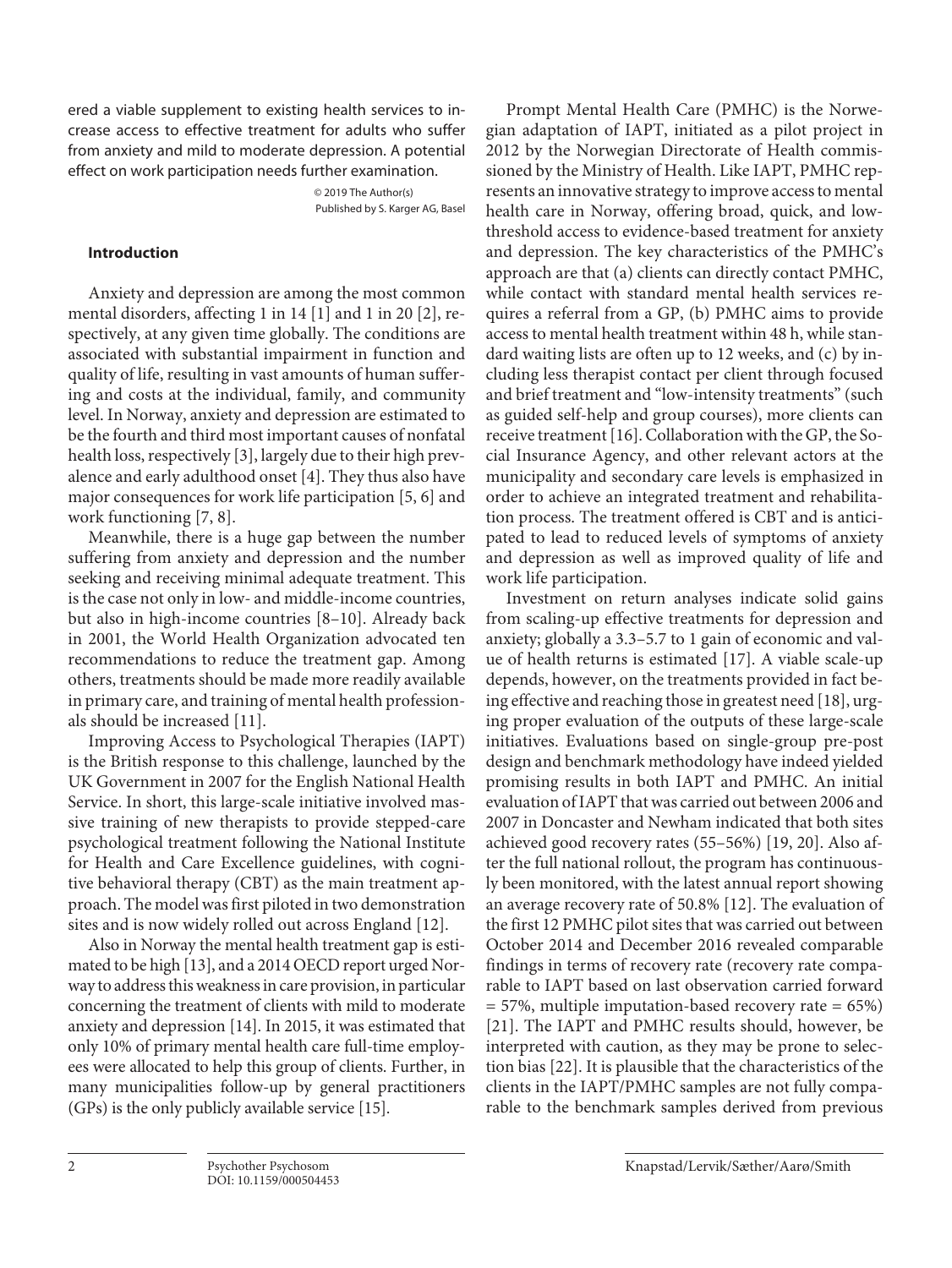**Table 1.** Inclusion/exclusion criteria for randomized controlled trial study participation

| Requirements for services                     | Exclusion criteria                                                                |
|-----------------------------------------------|-----------------------------------------------------------------------------------|
| PHQ-9/GAD-7 scores above cutoff level         | Entitled to secondary care services due to eating disorder, suicide risk, bipolar |
| Being 18 years of age or above and a resident | disorder, severe depression, invaliding anxiety, psychotic symptoms, severe       |
| in one of the pilot site municipalities       | substance abuse, personality disorder, two or more previous treatment             |
| Basic verbal and oral Norwegian proficiency   | attempts without effect, or serious physical health problem as prime problem      |

The italic exclusion criteria are assumed to be less frequently observed in the context of PMHC and are therefore not mentioned in the Norwegian Directorate of Health guidelines, but were added to the randomized controlled trial protocol for the sake of completeness. GAD-7, Generalized Anxiety Disorder scale; PHQ-9, Patient Health Questionnaire; PMHC, Prompt Mental Health Care.

CBT trials. The benchmarks used by Clark et al. [[20](#page-14-1)] may, for example, represent more severe clinical populations as compared to the IAPT/PMHC population, which in turn may be associated with the lower natural recovery rates (5–20% [\[20](#page-14-1)]) observed in untreated benchmark control groups. As such, the threat of selection bias makes it difficult to infer to what extent the observed gains are attributable to the treatments provided in the respective initiatives. To counter the uncertainty from existing evaluations, we conducted a randomized controlled trial in two PMHC pilot sites (Kristiansand and Sandnes), comparing the PMHC treatment to treatment as usual (TAU). The main goal of this study was to investigate whether the PMHC treatment was more effective as compared to TAU in reducing symptoms of depression and anxiety at 6-month follow-up. Secondary outcomes were work participation, functional status, health-related quality of life, and mental well-being at 6-month follow-up.

## **Subjects and Methods**

#### *Study Design*

*Trial Design.* The study was reported according to the CON-SORT statement and no changes to the design were made after trial commencement. The trial has a randomized controlled superiority design with parallel assignment. The participants were randomized on a 70:30 ratio (PMHC versus usual GP care [TAU]) with simple randomization within each of the two sites with no further constraints. A computerized random number generator was used for group assignment.

<span id="page-2-0"></span>*Study Setting.* The trial was conducted within routine care at the PMHC sites in Kristiansand and Sandnes municipalities. The National Institute of Public Health was responsible for the study design and data collection. The study was conducted in close collaboration with the local sites and municipality health services. Kristiansand and Sandnes are Norway's sixth and seventh largest towns (88,400 and 74,800 inhabitants by January 1, 2016, respectively [\[2](#page-14-1)[3](#page-14-2)]), situated in the southwest. The sites were established after a second round of grant allocation by the Norwegian Directorate of Health,

including establishing grants for a 4-year period (2013–2017), with requirements of local municipality funding following the establishment phase. The sites opened for ordinary intake in the autumn of 2014 (Sandnes: September; Kristiansand: December), following a period of establishing the service, recruitment, and education of the team workers. Similar to the first 12 pilot sites and as previously described [[2](#page-14-1)[1\]](#page-14-0), both teams started with 4 full-time equivalents (4 therapists in Sandnes, 6 in Kristiansand). Each site had one clinical psychologist who carried the professional responsibility. All workers had a minimum of 3 years of relevant higher education and had completed an additional mandatory 1-year training in CBT including an IAPT-based curriculum, adjusted to the Norwegian context. All therapists had individual treatment responsibilities. In Kristiansand, 3 therapists (including the psychologist) quit during various phases of the project and were not replaced.

## *Participants*

Eligibility for the PMHC service is based on a defined set of inclusion and exclusion criteria, which were also applied in the trial (Table 1). The main inclusion criterion was anxiety and/or mild to moderate depression (defined as Generalized Anxiety Disorder scale (GAD-7)/Patient Health Questionnaire (PHQ-9) scores above cutoff). The requirement of Norwegian language proficiency of participants was added to the trial for practical purposes, though this, according to the site personnel, resembled ordinary service.

#### *Methods of Recruitment*

Information about the trial was provided on the municipality web pages, in local newspapers, and on local radio. All GPs in the catchment areas were informed through an information letter from the National Institute of Public Health and directly by the service providers at local GP association meetings. All clients contacting PMHC in Sandnes and Kristiansand, both GP- and selfreferred, got an appointment for individual assessment at the PMHC clinic. In this detailed screening and assessment, one of the therapists conducted a clinical interview with the client. The therapist identified the relevance and severity of the mental health problems, the available client resources, and motivation for treatment. The client received information about the study and the treatment methodology within PMHC. To minimize the nocebo effect, comprehensive information about the rationale for randomization was provided. The therapist then reviewed all information and decided on inclusion/exclusion in consultation with the client.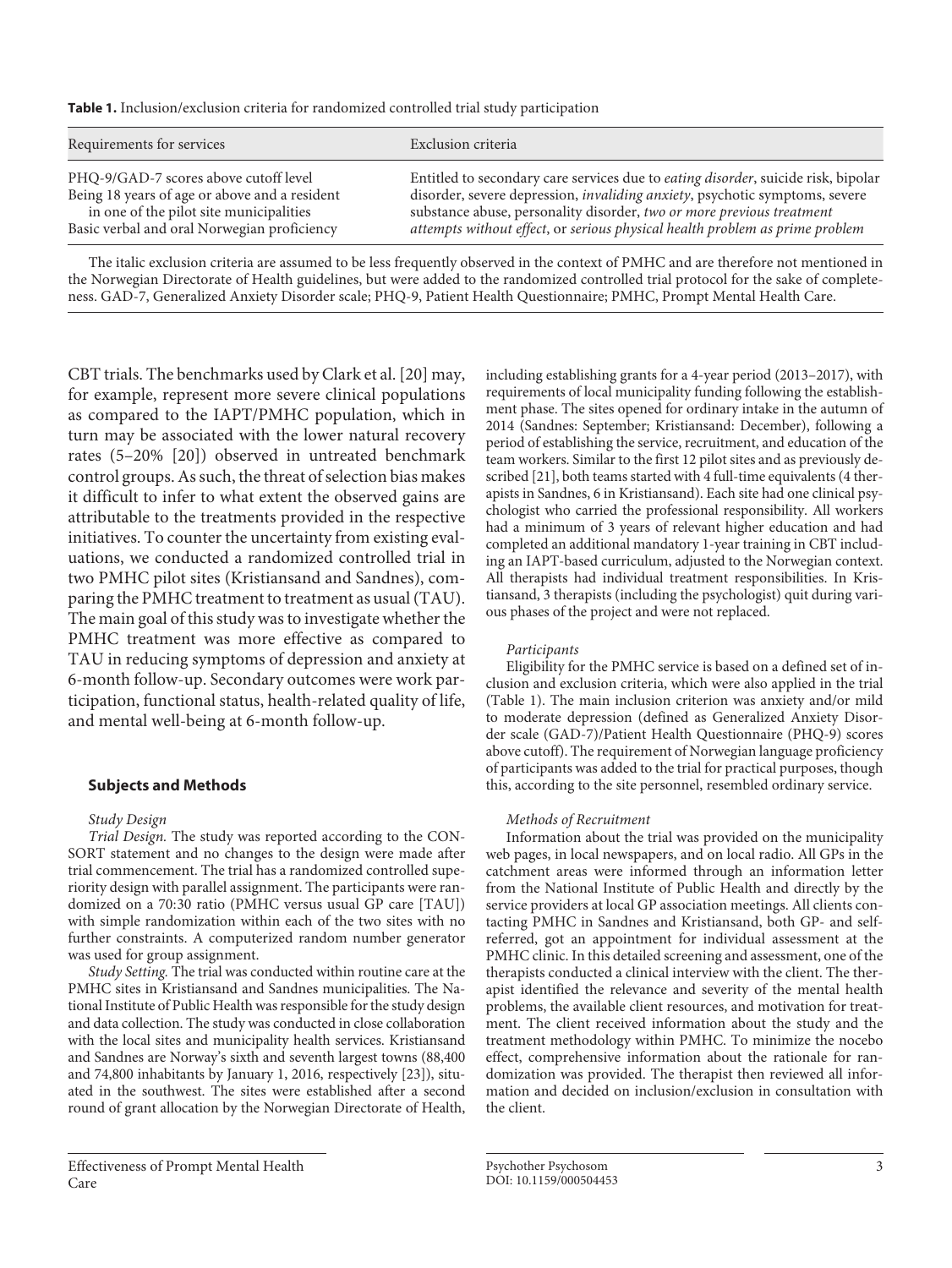## *Randomization and Masking*

Clients who agreed to participate were asked to register to a secure online data portal specifically developed for the evaluation of PMHC by the Norwegian Social Science Data Services. The data portal was used for administrative purposes, to randomize eligible clients, and to collect all questionnaire data from both clients and therapists. When registered, the participants filled in the baseline questionnaire. Following completion, the participants were randomized. A 70:30 ratio was used to make the PMHC program available to as many clients as possible while at the same time ensuring a control group of sufficient size. Full allocation concealment was achieved by using the web-based central allocation application that was integrated in the data portal from the Norwegian Social Science Data Services. Participants were subsequently informed about their allocation – PMHC clients by their assigned therapist and TAU clients through a standardized letter that was sent by mail by the project coordinator. Because of the nature of the intervention, participants and therapists could not be blinded to treatment.

## *Procedures*

<span id="page-3-1"></span>*Interventions: PMHC.* As described previously [[2](#page-14-1)[1,](#page-14-0) [2](#page-14-1)[4](#page-14-3), [2](#page-14-1)[5\]](#page-14-4) and above, the PMHC treatment is based on the IAPT treatment model and includes both low-intensity (guided self-help, psychoeducational courses) and high-intensity (individual treatment) treatment forms of CBT. PMHC uses variations of a "matched care" approach in which the treatment offered is based on a cooperative decision between client and therapist. In Sandnes, most clients started with a four-session psychoeducational course. This was common in Kristiansand as well, although not as systematically implemented as in Sandnes. Despite growing evidence of guided self-help as an effective treatment form for anxiety and depression [[2](#page-14-1)[6–](#page-14-5)[2](#page-14-1)[9\]](#page-14-8) and the Directorate of Health's requirement to offer lowintensity treatments when indicated, self-help programs were to a little extent readily available during the trial period. Materials available throughout the trial were paper-based programs developed by other PMHC centers. Towards the end of the data collection period, various internet-based programs were increasingly used via a website developed by Norwegian psychologists (www. assistertselvhjelp.no). This website offers specific guided self-help programs for anxiety, depression, stress, and sleep difficulties. No extra resources were added to or amendments conducted of the PMHC service delivery during the trial.

*Interventions: TAU.* TAU included all ordinary services available to the target population. In the two included municipalities, this usually included follow-up by the GP, or alternatively by private psychologists or occupational health services. After randomization, the TAU group received a response letter in which they were encouraged to contact the GP for further follow-up as well as references to publicly available self-help resources (internet, books).

<span id="page-3-2"></span>*Fidelity Evaluation.* To assess the fidelity of the treatment offered in PMHC, sessions were routinely recorded on audio tape. A random selection of 10 individual treatment sessions and 5 group courses (3 from Kristiansand and 2 from Sandnes) were extracted and rated regarding therapeutic competence and adherence using the Cognitive Therapy Adherence and Competence Scale (CTACS) [[3](#page-14-2)0]. The CTACS consists of 25 items measuring adherence (scale ranging from 0 "none" to 6 "thorough") and 25 items measuring competence (scale ranging from 0 "poor" to 6 "excellent"). It was

<span id="page-3-3"></span>difficult to differentiate between adherence and competence empirically, and therefore a single overall mean fidelity score is reported. Sufficient fidelity was defined as a mean CTACS score >3 [\[3](#page-14-2)[1](#page-14-0)]. For individual sessions 2 items were considered not applicable in the PMHC context and were therefore excluded, namely item 17 ("Eliciting core beliefs and schemas") and item 20 ("Case conceptualization: Linking past to present"). The group course sessions were given as lectures, and items measuring interaction between therapist and client were therefore considered less relevant, leaving only 5 items to assess: item 3 ("Bridge from previous visit"), item 9 ("Focus/ structure"), item 10 ("Socialization to cognitive therapy model, concept or process"), item 24 ("Alternative cognitive and behavioral techniques"), and item 25 ("Overall performance as a cognitive therapist"). One expert rater and a trained psychology student assessed the 10 individual sessions independently. None of the raters were involved in the actual treatment. The intraclass correlation derived from a two-way mixed-effects model (consistency, single rater/measurement) was 0.82, indicating excellent agreement according to Cicchetti's (1994) guidelines [\[3](#page-14-2)[2](#page-14-1)]. The mean CTACS score was 2.8  $(SD = 0.7)$  for the individual sessions and 3.5  $(SD = 0.3)$  for the group sessions. These results suggest that fidelity to CBT in PMHC was in the sufficient range, but that there is obvious room for improvement. Low mean fidelity scores (<1.5) across individual sessions were observed for the following aspects of CBT: item 1 ("Setting agenda"), item 5 ("Reviewing previous homework"), and item 21 ("Sharing the conceptualization with the patient").

<span id="page-3-4"></span><span id="page-3-0"></span>*Data Collection during Follow-Up.* Clients assigned to the PMHC group were asked to complete questionnaires before each session during the treatment, after treatment, and at 6-month follow-up. Clients assigned to the TAU group were asked to complete questionnaires at 3- and 6-month follow-up. A 3-month follow-up was constructed for the PMHC group to align with the 3-month follow-up of the TAU group. Scores observed under PMHC treatment between 10 and 14 weeks after baseline were used for this purpose (*n* = 197). If a client reported multiple scores between 10 and 14 weeks, the latest observed score was assigned to the 3-month follow-up measure. For clients who terminated treatment prior to 10 weeks, the posttreatment score was carried forward to 3-month follow-up under the assumption of short-term stability  $(n = 41)$ . For each PMHC participant, the therapists completed a questionnaire at posttreatment about the therapy process. Electronic questionnaires were used, with a paper version available by client preference (used in exceptional cases). Except for the "under treatment" questionnaires, the participants were invited through standardized e-mails with direct, secure links to the online questionnaires. One e-mail reminder was used throughout the study period for both groups. From the start of the project, one telephone reminder was also used. By requirement from the ethics committee, due to insufficient specification in the project application, the telephone reminder was replaced by a standardized SMS from March 2017. The TAU group received gift cards as compensation for filling in follow-up questionnaires (up to USD 50 for completing all follow-ups).

## *Primary Outcomes*

The primary outcomes were symptoms of depression and anxiety at 6-month follow-up. In line with previous publications [\[2](#page-14-1)[1,](#page-14-0) [2](#page-14-1)[5](#page-14-4)], this was expressed in terms of (reliable) recovery rates and mean levels of depression and anxiety (see below for a more detailed operationalization).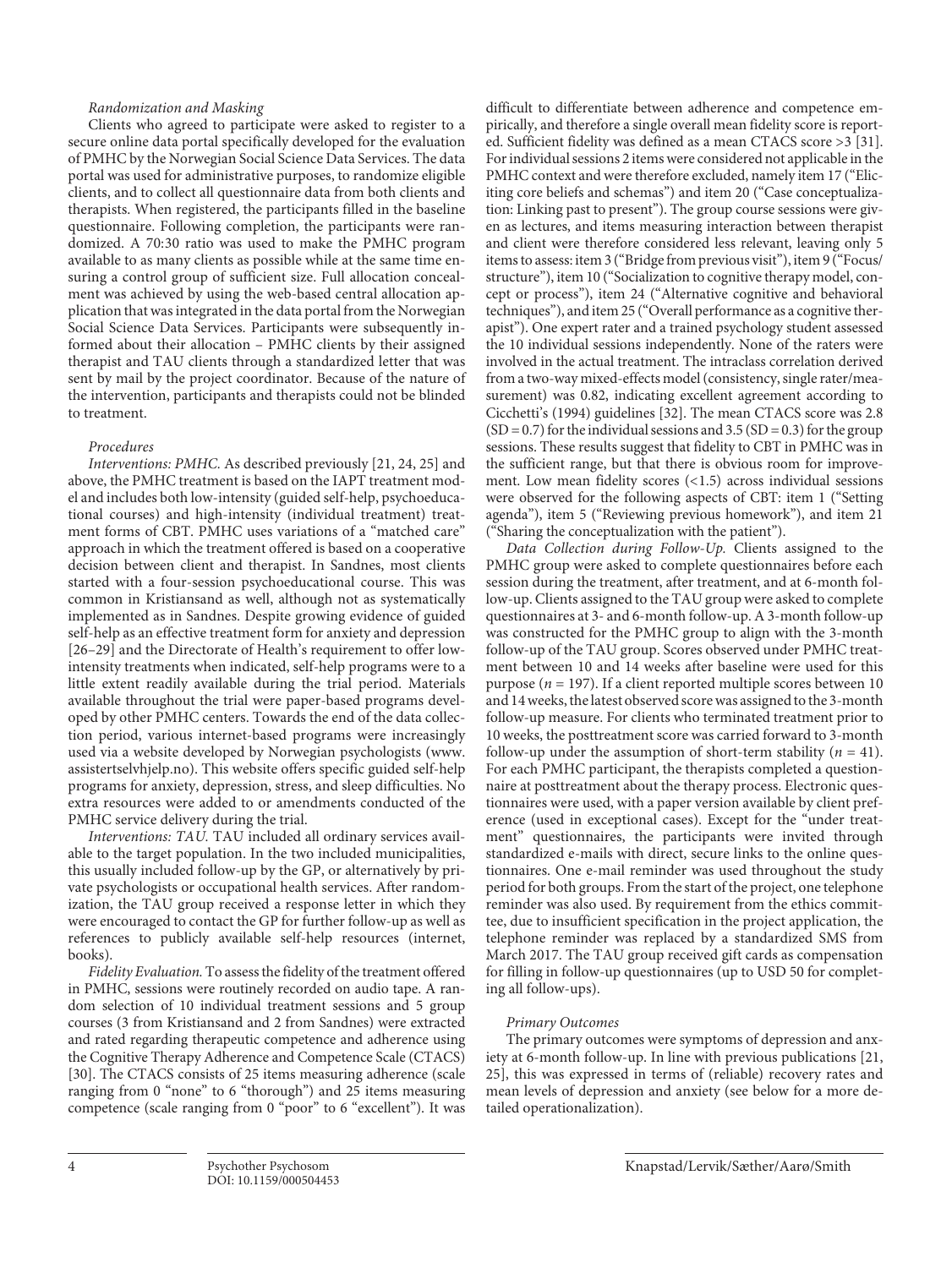<span id="page-4-0"></span>*Symptoms of Depression (PHQ-9).* In the PHQ-9, participants were asked how often during the last 2 weeks they had experienced nine common symptoms of depression, such as "little interest or pleasure in doing things" and "feeling down, depressed, or hopeless" [\[33](#page-14-2), [3](#page-14-2)[4\]](#page-14-3). Participants reported the frequency on a scale from "not at all" (0) to "nearly every day" (3). The PHQ-9 has been shown to have good psychometric properties [[33\]](#page-14-2), and in our sample Cronbach's α for the instrument was 0.80. A sum score was created, ranging from 0 to 27.

<span id="page-4-1"></span>*Symptoms of Anxiety (GAD-7).* In the GAD-7 participants were asked to rate how often during the last 2 weeks they had experienced seven common symptoms of anxiety, such as "feeling nervous, anxious or on edge" and "not being able to stop or control worrying" [[3](#page-14-2)[4,](#page-14-3) [3](#page-14-2)[5](#page-14-4)]. The frequency was reported on the same scale as for PHQ-9, from "not at all" (0) to "nearly every day" (3). GAD-7 has been found to have good reliability and validity for measuring generalized anxiety disorder [\[3](#page-14-2)[5\]](#page-14-4) and to have satisfactory sensitivity and specificity for generalized anxiety as well as other anxiety disorders [[8](#page-14-7)]. In our sample, Cronbach's alpha for the instrument was 0.83. A sum score was created, ranging from 0 to 21. Recovery was defined as scoring above the caseness threshold on the PHQ-9 ( $\geq$ 10) and/or GAD-7 ( $\geq$ 8) measures at the start of treatment and below the caseness threshold on both these measures at follow-up. The reliable recovery rate was calculated in order to account for measurement error, aligning with the procedures employed for the IAPT evaluations [\[20](#page-14-1)]. Using the SD of the sample and Cronbach's alpha for PHQ-9 and GAD-7, a change score of ≥6 was derived for PHQ-9 and ≥5 for GAD-7. A client was defined as reliably recovered when scoring below threshold on both measures at follow-up and showing reliable improvement on either PHQ-9 or GAD-7.

#### *Secondary Outcomes*

*Work Participation.* Work participation was assessed by means of two questions, one multiresponse item about current work status and one multiresponse item about sources of income. Based on these two questions, it was determined whether participants were in full- or part-time regular work without receiving benefits or not (coded as a binary variable).

<span id="page-4-2"></span>*Functional Status.* The Work and Social Adjustment Scale (WSAS) [\[3](#page-14-2)[6](#page-14-5)] was used to measure functional status. The WSAS contains 5 items assessing impairment due to mental health problems during the last month in the domains work/studies, home management, social leisure activities, private leisure activities, and personal relationships. Responses are given on a 9-point scale (0 = not impaired to  $8$  = severely impaired). A higher sum score  $(0-40)$ indicates more impairment. The WSAS has been employed in previous evaluations of PMHC [[2](#page-14-1)[4](#page-14-3)] and IAPT [\[2](#page-14-1)0] and has in this context shown discriminant validity to, and comparable reliability and sensitivity to change as, the PHQ-9 and GAD-7 [[3](#page-14-2)[7\]](#page-14-6).

<span id="page-4-5"></span><span id="page-4-3"></span>*Health-Related Quality of Life.* The EQ-5D [\[3](#page-14-2)[8\]](#page-14-7) was used to measure health-related quality of life. The paper version was largely completed electronically; a dedicated digital version of the EQ-5D was not used. It is a validated, generic questionnaire that measures health status in terms of five dimensions: mobility, self-care, usual activity, pain/discomfort, and anxiety/depression. Lower scores indicate higher levels of health-related quality of life. Depression was found to substantially impact on health-related quality of life as measured by the EQ-5D among primary care clients [[3](#page-14-2)[9\]](#page-14-8).

<span id="page-4-6"></span>*Mental Well-Being.* We employed the Short Warwick-Edinburgh Mental Well-Being Scale (SWEMWBS) [\[40](#page-14-3)]. The scale contains 7 items measured on a scale ranging from 1 (none of the time) to 5 (all the time), such that a high score indicates high levels of positive mental well-being. The psychometric properties of the scale are satisfactory [\[4](#page-14-3)[1](#page-14-0), [4](#page-14-3)[2\]](#page-14-1), including in the PMHC setting [\[4](#page-14-3)[3](#page-14-2)].

<span id="page-4-8"></span><span id="page-4-7"></span>*Serious Adverse Events.* Information about serious adverse events was collected by assessing the therapy process forms in the PMHC group, which included open fields for recording reasons for ending treatment and/or referring the client to other services. We defined such events as suicidal behavior or hospitalization that were suspected to be related to the interventions provided.

## *Statistical Methods*

*Power and Sample Size.* Under the conservative assumption that the recovery rate (PHQ-9 score <10 and GAD-7 score <8) after 6 months is 30% in the control group and 50% in the intervention group, the number of participants required would be 155 in the PMHC group and 67 in the TAU group (with an allocation ratio of 0.3/0.7, an alpha set to 0.05, and a power of 0.80). A 50% recovery rate is equal to the target recovery rate for IAPT, whereas a 30% recovery rate for the control group was based on the assumption that the majority of PMHC clients (70%) will have experienced anxiety or depression for over 6 months before PMHC treatment [\[2](#page-14-1)[1](#page-14-0)]. As described above, the recovery rates in these clients were found to not exceed 20% with no or minimal intervention [\[44–4](#page-14-3)[6\]](#page-14-5). For clients with anxiety and depression for <6 months, the natural recovery rate is around 50% [[44\]](#page-14-3). Together this gives an expected recovery rate in the TAU group of around 30% (0.7  $\times$  0.2 + 0.3  $\times$  0.5). To account for an expected attrition rate of 20% at 6-month follow-up, the required sample size is 277. To increase power for subgroup analyses, we aimed for a sample size of  $4 \times 277 = 1,108$  $4 \times 277 = 1,108$  [4[7\]](#page-14-6).

<span id="page-4-12"></span><span id="page-4-11"></span><span id="page-4-10"></span><span id="page-4-9"></span><span id="page-4-4"></span>*Main Analyses.* Baseline data were reported descriptively and across groups without using formal statistical tests. Multiple imputation was used to estimate (reliable) recovery rates at 3- and 6-month follow-up. In the first step, 200 datasets containing eight variables (PHQ-9 at 3 time points, GAD-7 at 3 time points, site, and group) were generated using Bayesian analysis (MCMC algorithm). In the second step, (reliable) recovery was conditioned on site and group using robust maximum likelihood. Model estimates were used to derive (reliable) recovery rates by treatment group. The odds ratio (OR) of the treatment effect was transformed to a *d* family effect size by applying the formula  $d = \ln(\text{OR}) \times \sqrt{3}$  [\[4](#page-14-3)[8](#page-14-7)]. The numbers needed to treat were also calculated. In line with recommendations from Guidi et al. [[4](#page-14-3)[9\]](#page-14-8), the percentages of clients by group who reliably deteriorated between baseline and 6-month follow-up were also reported, defined as an increase in PHQ-9 score ≥6 or GAD-7 score ≥5 (see also the definition of the reliable recovery rate). To examine the specific effects of PMHC on depression and anxiety, the continuous outcome scores of PHQ-9 and GAD-7 were modeled by means of piecewise growth models, in which fixed slopes were estimated for the periods baseline to 3 months and 3 months to 6 months. Only clients with clinically significant scores at baseline were included in these models  $(\geq 10$ for PHQ-9,  $n = 616$ ;  $\geq 8$  for GAD-7,  $n = 590$ ). For all models, site (Kristiansand versus Sandnes) and group (PMHC versus TAU) were included as fixed effects. Between-group effect sizes (*d*) were calculated by dividing the mean difference in estimated change scores from baseline to 6 months by the SD at baseline. Robust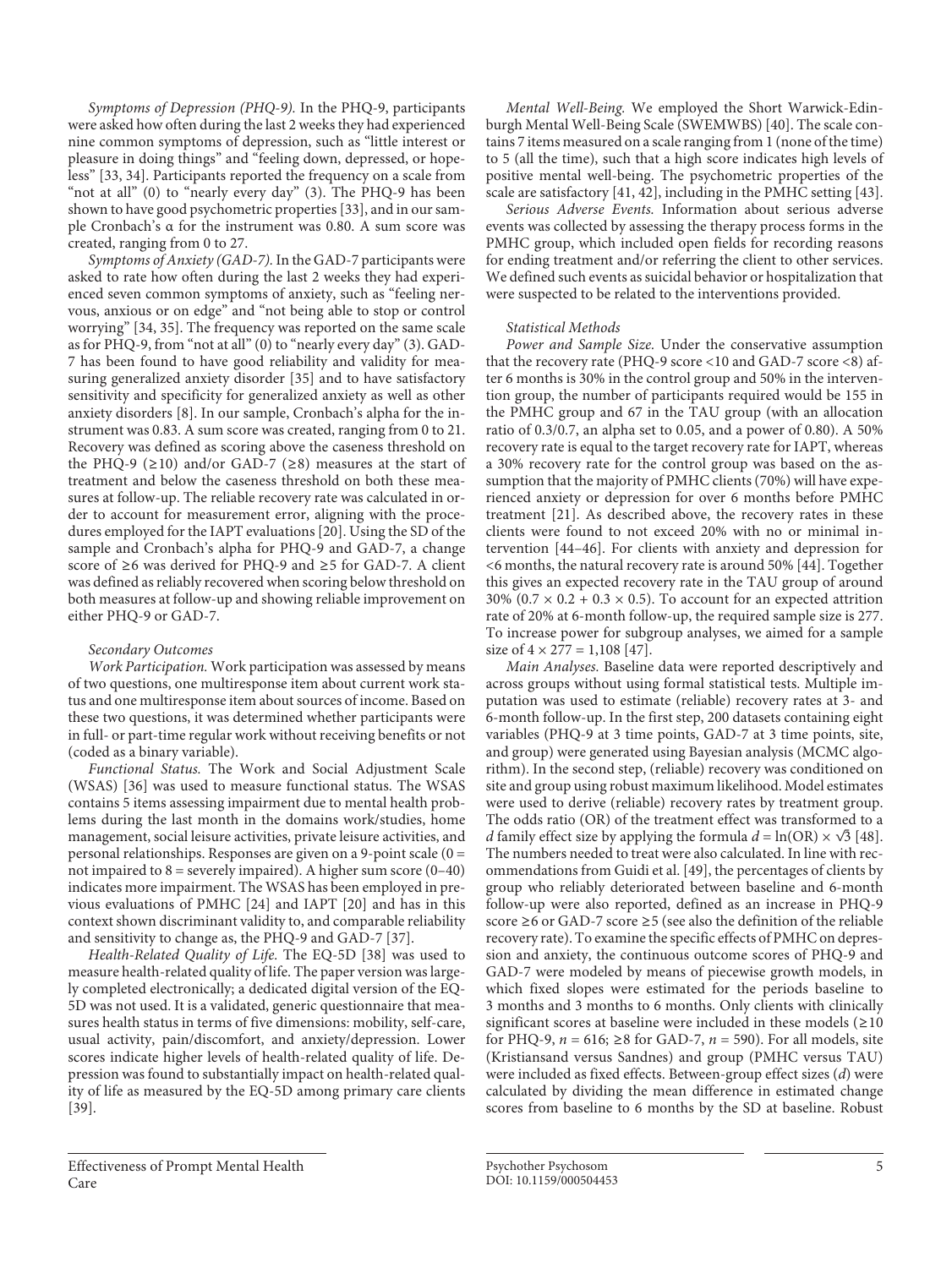

**Fig. 1.** Flow diagram of PMHC for the period November 9, 2015 to August 31, 2017. PMHC, Prompt Mental Health Care; TAU, treatment as usual.

<span id="page-5-0"></span>maximum likelihood was used as estimator, providing unbiased estimates under the assumption of data missing at random [[5](#page-14-4)0].

*Additional Analyses.* Sensitivity analyses were performed to examine the impact of missing data at follow-up under various missing not at random conditions, employing both pattern mixture and selection models [[5](#page-14-4)0]. These models rely on fundamentally different assumptions, i.e., pattern mixture models (PMMs) assume that outcome scores are conditional on missingness, whereas selection models assume that missingness is conditional on the observed outcomes scores. A single binary missing data indicator variable was used for all sensitivity analyses and was defined as follows: 0 = complete outcome data on all three measurement occasions (full response group), 1 = incomplete outcome data at 3- and/ or 6-month follow-up (incomplete response group). The first PMM (PMM1) was used to generate separate effect estimates for the full and incomplete response group by means of the multiple group and known class options in Mplus. Model constraints were applied to calculate the weighted average of the effect estimates over the two groups. As reasons for nonresponse may differ between the treatment and control groups, a second PMM (PMM2) was developed, extending the previous model by also stratifying by treatment group. That is, change was estimated separately in four different groups (PMHC full response group, PMHC incomplete response group, TAU full response group, TAU incomplete response group), followed by the calculation of a weighted average effect estimate. The final PMM (PMM3) was extended further by using information provided by the therapists after treatment. Therapists provided information on whether the client dropped out from treatment prematurely or not. Moreover, for those who completed treatment, therapists were asked whether or not the therapeutic goal was achieved. The observed data indicated that these three groups (premature dropout, treatment completed but therapeutic goal not achieved, treatment completed and therapeutic goal achieved) developed differently over time. In combination with the binary missing data indicator variable, change was estimated separately in seven groups (PMHC full response group and achieved therapeutic goal, PMHC full response group and did not achieve therapeutic goal, PMHC incomplete response group and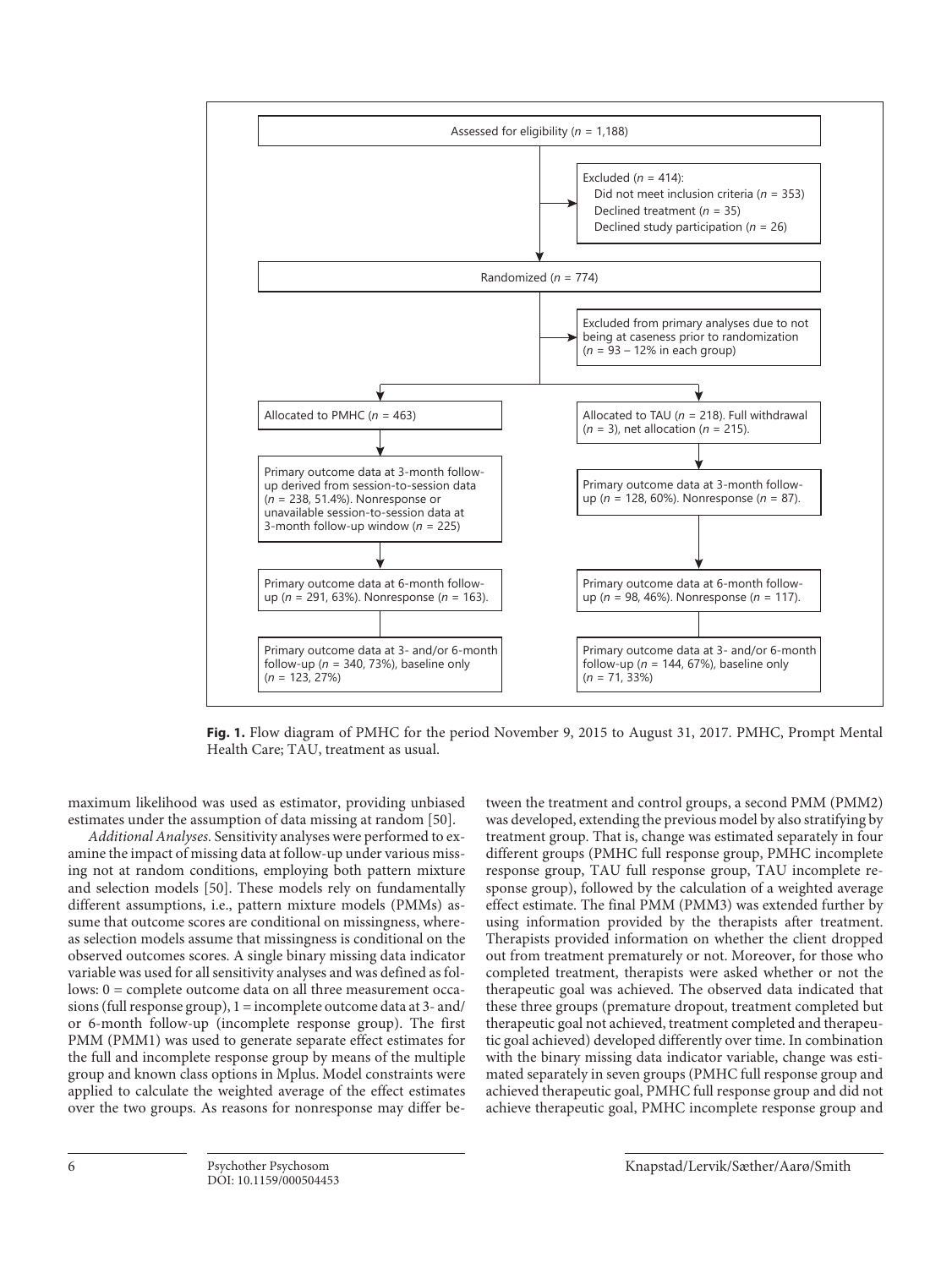| Table 2. Baseline characteristics by treatment group |  |
|------------------------------------------------------|--|
|------------------------------------------------------|--|

| Characteristics at baseline                                                  | <b>PMHC</b><br>$(n = 463)$ | <b>TAU</b><br>$(n = 215)$ | Total<br>$(n = 678)$ |
|------------------------------------------------------------------------------|----------------------------|---------------------------|----------------------|
| Age, years                                                                   | $34.6 \pm 11.8$            | $35.3 \pm 13.1$           | $34.8 \pm 12.2$      |
| Women                                                                        | 65.7 (304)                 | 68.4 (147)                | 66.5(451)            |
| Higher education                                                             | 43.9 (280)                 | 36.6(78)                  | 41.6(280)            |
| Having a partner                                                             | 55.1 (254)                 | 58.9 (126)                | 56.3 (380)           |
| Being in regular work                                                        | 37.1 (172)                 | 38.1 (82)                 | 37.5(254)            |
| Immigration background                                                       | 12.6(58)                   | 9.3(20)                   | 11.5(78)             |
| Depression severity                                                          | $14.9 \pm 4.3$             | $15.0 \pm 4.3$            | $14.9 + 4.4$         |
| Depression, PHQ-9 score $\geq$ 10                                            | 90.1(417)                  | 92.6 (199)                | 90.9(616)            |
| Anxiety severity                                                             | $12.1 \pm 4.2$             | $11.9 + 4.2$              | $12.0 \pm 4.2$       |
| Anxiety, GAD-7 score $\geq$ 8                                                | 87.0 (403)                 | 87.0 (187)                | 87.0 (590)           |
| Daily use of antidepressants                                                 | 15.4 (67)                  | 14.7(30)                  | 15.2(97)             |
| Weekly use of sleep medication                                               | 16.4 (72)                  | 17.4 (36)                 | 16.7(108)            |
| Weekly use of anxiolytic medication                                          | 7.6(32)                    | 6.0(12)                   | 7.1(44)              |
| Having elevated symptoms ≥6 months prior to baseline                         | 86.8 (401)                 | 88.8 (191)                | 87.3 (592)           |
| Having symptoms at baseline level $\geq 6$ months prior to baseline          | 66.6 (307)                 | 68.5 (146)                | 67.2(453)            |
| Sought help for similar problems during the last 12 months prior to baseline | 22.5(104)                  | 20.5(44)                  | 21.9(148)            |

The descriptive statistics represent percentages (numbers) or means ± standard deviations. GAD-7, Generalized Anxiety Disorder scale; PHQ-9, Patient Health Questionnaire; PMHC, Prompt Mental Health Care; TAU, treatment as usual.

achieved therapeutic goal, PMHC incomplete response group and did not achieve therapeutic goal, PMHC dropouts, TAU full response group, TAU incomplete response group). This was again followed by the calculation of a weighted average effect estimate. Selection model 1 was defined by extending the standard missing at random models by regressing the binary missing data indicator variable on group (PMHC versus TAU) and on the observed outcome scores at baseline, 3-month, and 6-month follow-up. Selection model 2 added interaction effects between group and the observed outcome scores. The interactions were modeled by means of a multiple group model (known class = group [PMHC, TAU]). For the secondary outcomes, piecewise growth models similar to those presented in the main analyses section were applied. The intention-to-treat principle was applied to all outcome analyses. The data were prepared and descriptive analyses performed using SPSS v.24 and Stata v.15. The main analyses were conducted using Mplus v.8.

# **Results**

# *Recruitment and Participant Flow*

The participant flow throughout the trial is visualized in Figure 1. Between November 9, 2015 and August 31, 2017, 1,188 clients were assessed for eligibility. Of these, 774 (92.7% of those eligible) were randomized; 35 declined treatment and 26 declined trial participation. We subsequently excluded 93 clients from the primary analyses as they were not at caseness prior to randomization.

Thus, 463 clients (68.0%) were allocated to PMHC and 218 (32.0%) to TAU. From the TAU group 3 requested full withdrawal, yielding a net allocation of 215 clients to TAU.

The recruitment period stopped in August 2017, primarily as the funding of the services from the Norwegian Directorate of Health ended in December 2017, while further local funding remained unclarified. The reason for not fully reaching the sample expected by this time was periods of varying inflow of clients and capacity at both sites due to sick leaves, maternity leave, and turnover. The 6-month follow-up was finalized on March 1, 2018.

Altogether slightly more outcome data were available in the PMHC than the TAU group (data available at 3 and/or 6-month follow-up for 73 vs. 67%, respectively, see Fig. 1). Missing data on PHQ-9 and GAD-7 at 3- and/ or 6-month follow-up were associated with the baseline variables sex, age, education, marital status, and reporting relationship problems as cause of symptoms at the *p* < 0.05 level in simple logistic regression analyses. These findings provide some support that the missing data may partly be missing at random. The associations of these variables with the outcome variables were also relatively weak  $(r < 0.2)$ , and including them as auxiliary variables would therefore have had negligible effects. The correlations between observed PHQ-9 and GAD-7 at baseline and 3- and 6-month follow-up were also relatively weak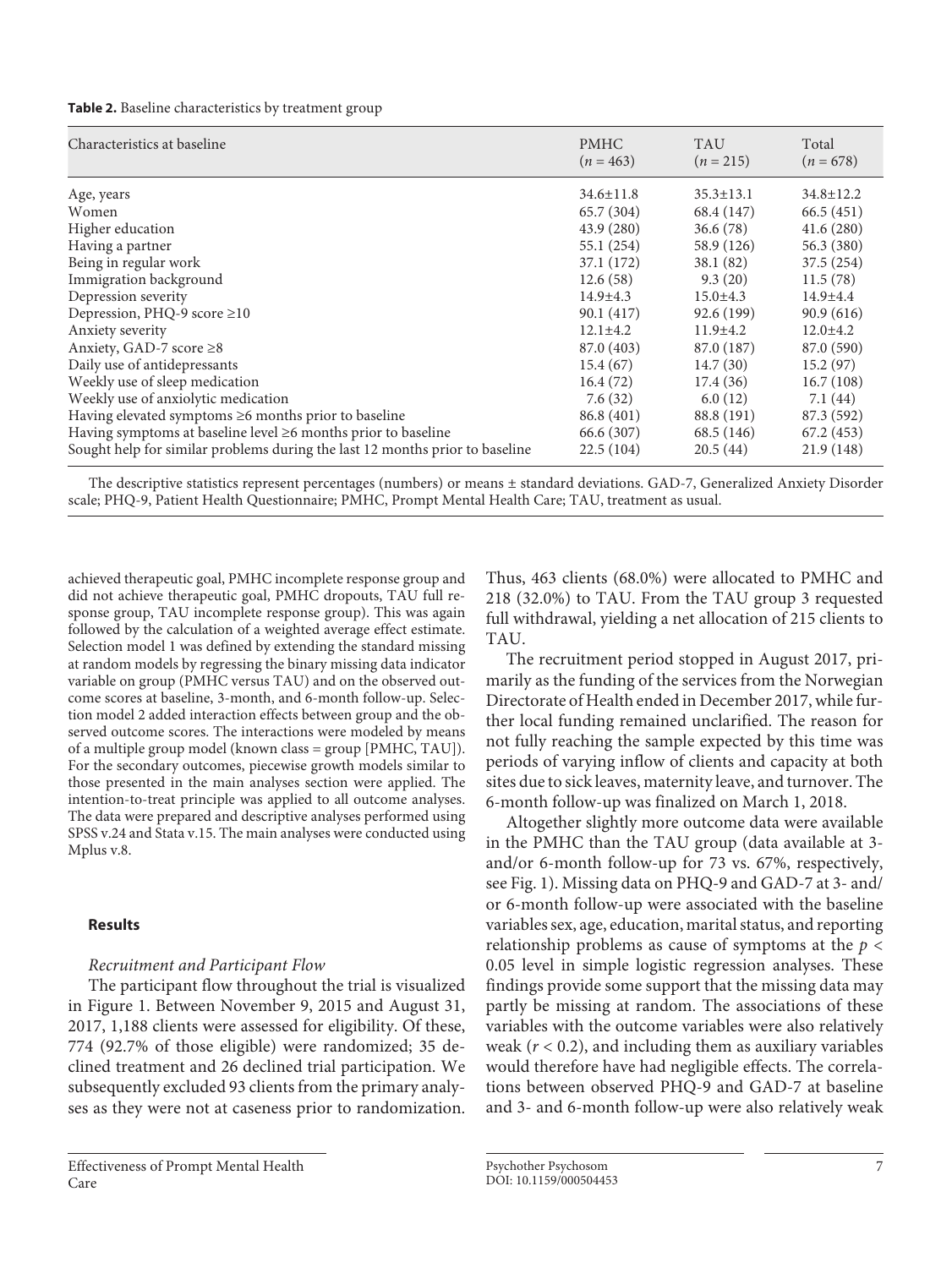| Table 3. Exposure to treatment between baseline and 6-month follow-up by treatment group |  |  |
|------------------------------------------------------------------------------------------|--|--|
|------------------------------------------------------------------------------------------|--|--|

|                                                                      |                  | <b>PMHC</b> |                  | <b>TAU</b> |  |
|----------------------------------------------------------------------|------------------|-------------|------------------|------------|--|
|                                                                      | $\boldsymbol{n}$ | $\%$        | $\boldsymbol{n}$ | $\%$       |  |
| Of total respondents, number of PMHC treatment sessions              |                  |             |                  |            |  |
| 0 sessions                                                           | 18               | 4.1         | <b>NA</b>        | <b>NA</b>  |  |
| 3 sessions or less                                                   | 83               | 18.7        | <b>NA</b>        | <b>NA</b>  |  |
| 4 sessions or more                                                   | 339              | 77.2        | NA               | <b>NA</b>  |  |
| Received help for mental health problems beyond PMHC since baseline  | 60               | 21.6        | 54               | 58.7       |  |
| Of these, received help for the same or other mental health problems |                  |             |                  |            |  |
| Other                                                                | 8                | 13.6        | 3                | 5.6        |  |
| Both same and other                                                  | 16               | 27.1        | 7                | 13.0       |  |
| Same                                                                 | 35               | 59.3        | 44               | 81.4       |  |
| Of total respondents, at least one session with                      |                  |             |                  |            |  |
| General practitioner                                                 | 40               | 14.9        | 39               | 47.0       |  |
| Psychologist/psychiatrist                                            | 23               | 8.6         | 32               | 38.6       |  |
| Other municipality mental health care service                        | $\overline{2}$   | 0.8         | 8                | 9.6        |  |
| Other services                                                       | 14               | 5.2         | 6                | 7.2        |  |
| Of total respondents, number of sessions beyond PMHC                 |                  |             |                  |            |  |
| 0 sessions                                                           | 218              | 78.4        | 38               | 41.3       |  |
| 3 sessions or less                                                   | 14               | 5.0         | 4                | 4.4        |  |
| 4 sessions or more                                                   | 36               | 13.0        | 41               | 44.6       |  |
| Unknown number                                                       | 10               | 3.6         | 9                | 9.8        |  |

Listwise deletion of missing responses. NA, not applicable; PMHC, Prompt Mental Health Care; TAU, treatment as usual.

(*r* ∼ 0.3). Even though PHQ-9/GAD-7 at baseline were included in all the models estimating the effect of treatment, the weak correlations with outcome at follow-up reduced the possibility to correct for bias in case of missing not at random data [\[5](#page-14-4)0]. Sensitivity analyses as reported below may therefore be of even greater importance. It should be noted that among those completing the questionnaires, the missing data rates of individual items were very low at all measurement occasions (<1%).

# *Baseline Characteristics*

As displayed in Table 2, baseline demographic and clinical characteristics were generally similar across the two treatment groups. In total, two-thirds of the participants were women, mean age was  $34.8$  (SD = 12.2) years, and 11.5% reported to have an immigrant background. Nearly half (41.6%) had higher education and 37.5% reported to be in regular work.

For PHQ-9 and GAD-7 90.9 and 87.0%, respectively, scored above clinical cutoffs, with mean severity scores of PHQ-9 = 14.9 (SD = 4.4) and GAD-7 = 12.0 (SD = 4.2). Only a minority reported use of psychotropic medicine (Table 2). The majority (87.3%) reported having had elevated symptoms at least 6 months prior to baseline, while only 21.9% reported to have sought help for similar problems as presented during the last 12 months. In the PMHC group, the therapists reported 38.3% to have depression, 19.2% to have anxiety, and 42.6% to have mixed anxiety and depression as a provisional diagnosis. Provisional diagnoses were not set in the TAU group, but were, due to the random allocation, considered not to be systematically different from those of the PMHC group.

# *Exposure to Treatment*

*PMHC.* As reported by the therapist (information available for 95.7% of clients), the PMHC group received a median of 5 ( $IQR = 4-9$ ) treatment sessions. In total, 95.9% received at least one treatment session (assessment not included), 85.8% received at least two treatment sessions (assessment not included), and 76.9% completed treatment (defined as the therapist reporting that the treatment goal was fulfilled and/or completing at least six sessions). Of the 107 (23.1%) clients dropping out of treatment, the therapists reported that 15.9% were referred to secondary services and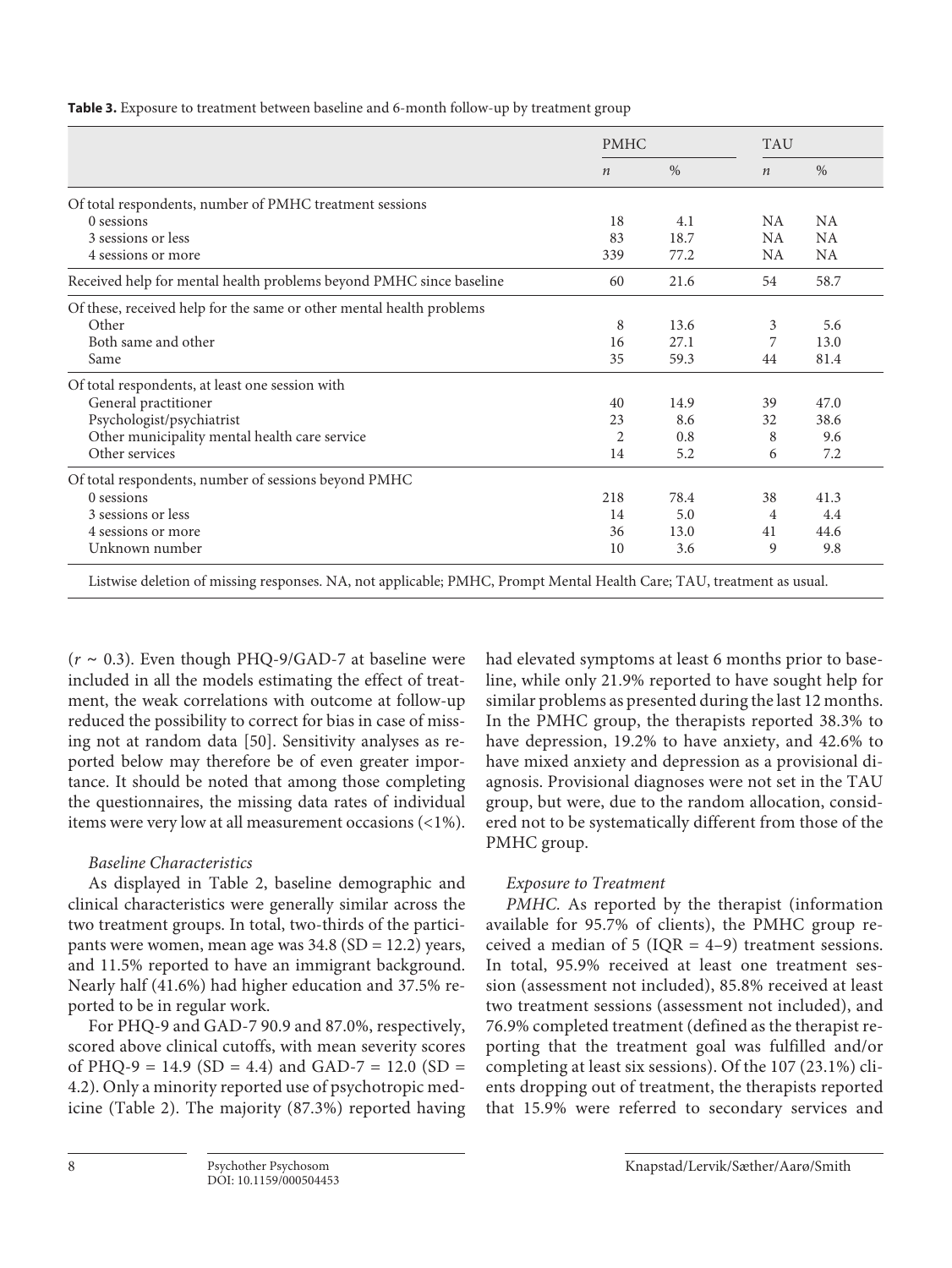

**Fig. 2.** Recovery rate by treatment group at 6-month follow-up. GP, general practitioner; PMHC, Prompt Mental Health Care.

24.3% were no longer motivated for treatment. For 40.2% other reasons for dropping out of treatment were reported, while the reason for dropout was unknown for the remaining 19.6%. In total, 35.1% received primarily group-based psychoeducation, 30.0% primarily individual CBT, and 0.9% primarily guided self-help. The remaining 34.0% received a mixture of these treatment forms. The median number of treatment sessions was lowest for guided self-help (1.5, IQR = 1–5), medium for group-based psychoeducation  $(4, IQR = 3-4)$ , and highest for individual CBT  $(7, IQR = 4-10)$  and mixed treatment (9, IQR = 7–12). At 6-month follow-up, 21.6% of participants in the PMHC group reported to have received help for their mental health problems also from others since baseline. The majority of these (86.4%) had received help for the problems reported as the reason for their first contact with PMHC. This additional contact was primarily with the GP (Table 3). In sum, 5.0% reported to have received three sessions or less and 13.0% at least four sessions with other services than PMHC, whereas the number of sessions was unknown for the remaining 3.6%.

*TAU.* Of the respondents, 58.7% reported having received help for mental health problems from others between baseline and 6-month follow-up, whereof the vast majority were due to the same problems as they contacted PMHC for (94.4%). Most reported follow-up by the GP or a psychologist/psychiatrist (Table 3). In sum, 41.3% of TAU respondents had received no help, 4.4% three sessions or less, and 44.6% at least four sessions with alternative services since first contact with PMHC, whereas the number of sessions was unknown for the remaining 9.8%. Overall, these numbers suggest that the vast majority of participants in the PMHC were exposed to treatment between baseline and 6-month follow-up, which was primarily delivered by PMHC therapists. In contrast, only a bit more than half of the participants in the TAU group received some form of treatment between baseline and 6-month follow-up, and about half of the sessions in the TAU group consisted of GP contacts. Although treatment in the TAU group did not equal "no treatment," exposure to comparable forms of evidence-based psychotherapy was limited.

# *Primary Outcomes*

*Recovery Rates and Reliable Recovery Rates at 6-Month Follow-Up.* The recovery rate and reliable recovery rate by treatment group at 6-month follow-up is visualized in Figure 2. The recovery rate was 63.5% (95% CI 58.4 to 68.6%) in the PMHC group and 38.3% (95% CI 29.7 to 46.9%) in the TAU group. This gave a between-group effect size in favor of the PMHC group of 0.57 (95% CI 0.33 to 0.81),  $p < 0.001$ . The corresponding reliable recovery rate was 58.5% (95% CI 53.2 to 63.7) in the PMHC group and 31.9 (95% CI 23.6 to 40.1) in the TAU group, yielding a between-group effect size of 0.61 (95% CI 0.37 to 0.85),  $p < 0.001$ . The numbers needed to treat were 4.03 (95%) CI 2.28 to 5.78) based on the recovery rate estimates and 3.81 (95% CI 2.30 to 5.32) based on the *reliable* recovery rates estimates. The estimated proportion of clients who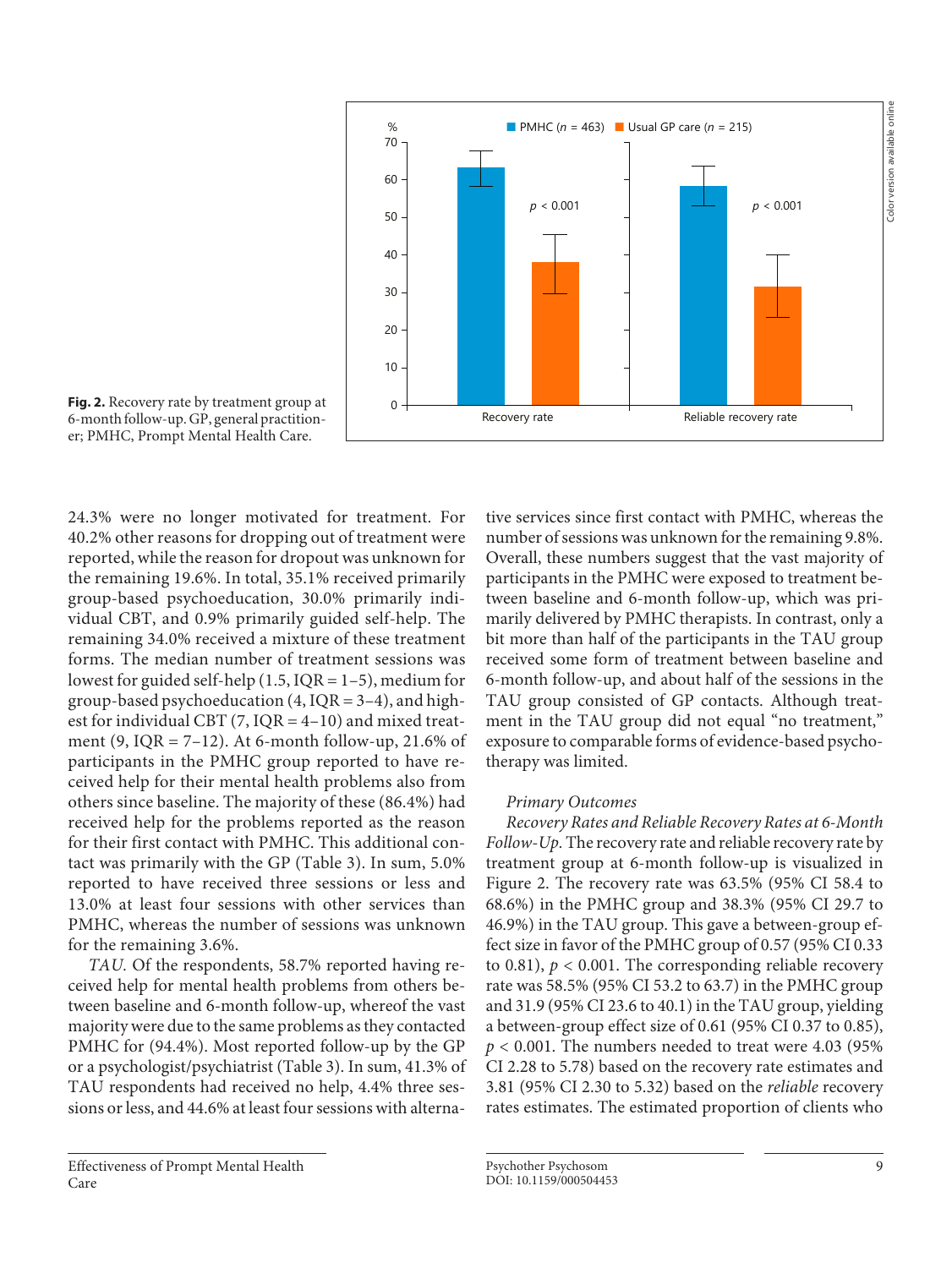|  | Table 4. Continuous outcome estimates at baseline, 3-month, and 6-month follow-up |  |  |  |  |  |  |
|--|-----------------------------------------------------------------------------------|--|--|--|--|--|--|
|--|-----------------------------------------------------------------------------------|--|--|--|--|--|--|

|                                | Group                      | Baseline                | 3 months                 | 6 months                | Effect size <sup>1</sup>      |
|--------------------------------|----------------------------|-------------------------|--------------------------|-------------------------|-------------------------------|
| Primary outcomes               |                            |                         |                          |                         |                               |
| Depressive symptoms            | <b>PMHC</b><br>$(n = 417)$ | 15.72<br>(15.34, 16.09) | 8.26<br>(7.44, 9.08)     | 7.45<br>(6.62, 8.30)    | $-0.88**$<br>$(-1.23, -0.43)$ |
|                                | <b>TAU</b><br>$(n = 199)$  | 15.57<br>(15.03, 16.12) | 10.78<br>(9.82, 11.75)   | 11.15<br>(9.90, 12.40)  |                               |
| Anxiety symptoms               | <b>PMHC</b><br>$(n = 403)$ | 13.13<br>(12.80, 13.45) | 6.80<br>(6.02, 7.57)     | 5.88<br>(5.16, 6.59)    | $-0.60**$<br>$(-0.90, -0.30)$ |
|                                | <b>TAU</b><br>$(n = 187)$  | 12.85<br>(12.33, 13.37) | 8.78<br>(7.95, 9.61)     | 8.27<br>(7.31, 9.23)    |                               |
| Secondary outcomes             |                            |                         |                          |                         |                               |
| <b>Functional status</b>       | <b>PMHC</b><br>$(n = 463)$ | 21.77<br>(21.07, 22.47) |                          | 12.58<br>(10.98, 14.13) | $-0.39*$<br>$(-0.68, -0.10)$  |
|                                | <b>TAU</b><br>$(n = 215)$  | 21.40<br>(20.32, 22.48) | $\overline{\phantom{0}}$ | 15.96<br>(13.96, 17.97) |                               |
| Health-related quality of life | <b>PMHC</b><br>$(n = 463)$ | 10.93<br>(10.68, 11.19) | 8.48<br>(8.02, 8.95)     | 8.20<br>(7.73, 8.67)    | $-0.46**$<br>$(-0.69, -0.23)$ |
|                                | <b>TAU</b><br>$(n = 215)$  | 10.86<br>(10.51, 11.21) | 9.38<br>(8.91, 9.85)     | 9.59<br>(8.99, 10.19)   |                               |
| Positive mental well-being     | <b>PMHC</b><br>$(n = 463)$ | 18.27<br>(17.93, 18.60) | 22.92<br>(22.13, 23.71)  | 23.94<br>(23.19, 24.70) | $0.65***$<br>(0.35, 0.95)     |
|                                | <b>TAU</b><br>$(n = 215)$  | 18.41<br>(17.91, 18.91) | 20.84<br>(20.02, 21.65)  | 21.29<br>(20.27, 22.31) |                               |

The values represent means (95% CIs). For depressive symptoms, clients with a PHQ-9 score <10 at baseline were excluded. For anxiety symptoms, clients with a GAD-7 score <8 at baseline were excluded. GAD-7, Generalized Anxiety Disorder scale; PHQ-9, Patient Health Questionnaire; PMHC, Prompt Mental Health Care; TAU, treatment as usual. <sup>1</sup> Between-group effect size at 6-month follow-up. \* *p* < 0.01, \*\* *p* < 0.001.

reliably deteriorated was 1.3% (95% CI 0.1 to 2.5%) in the PMHC group and 4.2% (95% CI 0.9 to 7.6%) in the TAU group, which equaled a between-group effect size of –0.65 (95% CI –1.36 to –0.06,  $p = 0.07$ ). No serious adverse events were reported.

*Change in Depressive and Anxiety Symptoms from Baseline to 3- and 6-Month Follow-Up.* As detailed in Table 4, a clear symptom reduction was observed for both groups in both depression and anxiety between baseline and follow-up. More specifically, the estimated mean PHQ-9 score changed from 15.72 at baseline to 7.45 at 6-month follow-up in the PMHC group and from 15.57 to 11.15 in the TAU group. This gave a between-group effect size at 6-month follow-up of –0.88 (95% CI –1.23 to –0.43) in favor of the PMHC group. This effect size represents the effect of PMHC as compared to TAU on depressive symptoms for those participants with clinically relevant symptom levels of depression at baseline (PHQ-9 score ≥10). For GAD-7 the mean score changed from 13.13 to 5.88 in the PMHC group and from 12.85 to 8.27 in the TAU group during the same period, yielding a between-group effect size of –0.60 (95% CI –0.90 to –0.30). This effect size represents the effect of PMHC as compared to TAU on symptoms of anxiety for those participants with clinically relevant symptom levels of anxiety at baseline (GAD-7 score  $\geq 8$ ).

*Sensitivity Analyses.* Figure 3 depicts between-group effect sizes at 6-month follow-up across sensitivity analyses performed. Overall, all analyses pointed in the same direction, in favor of PMHC, and there were relatively small variations in point estimates. The results were ro-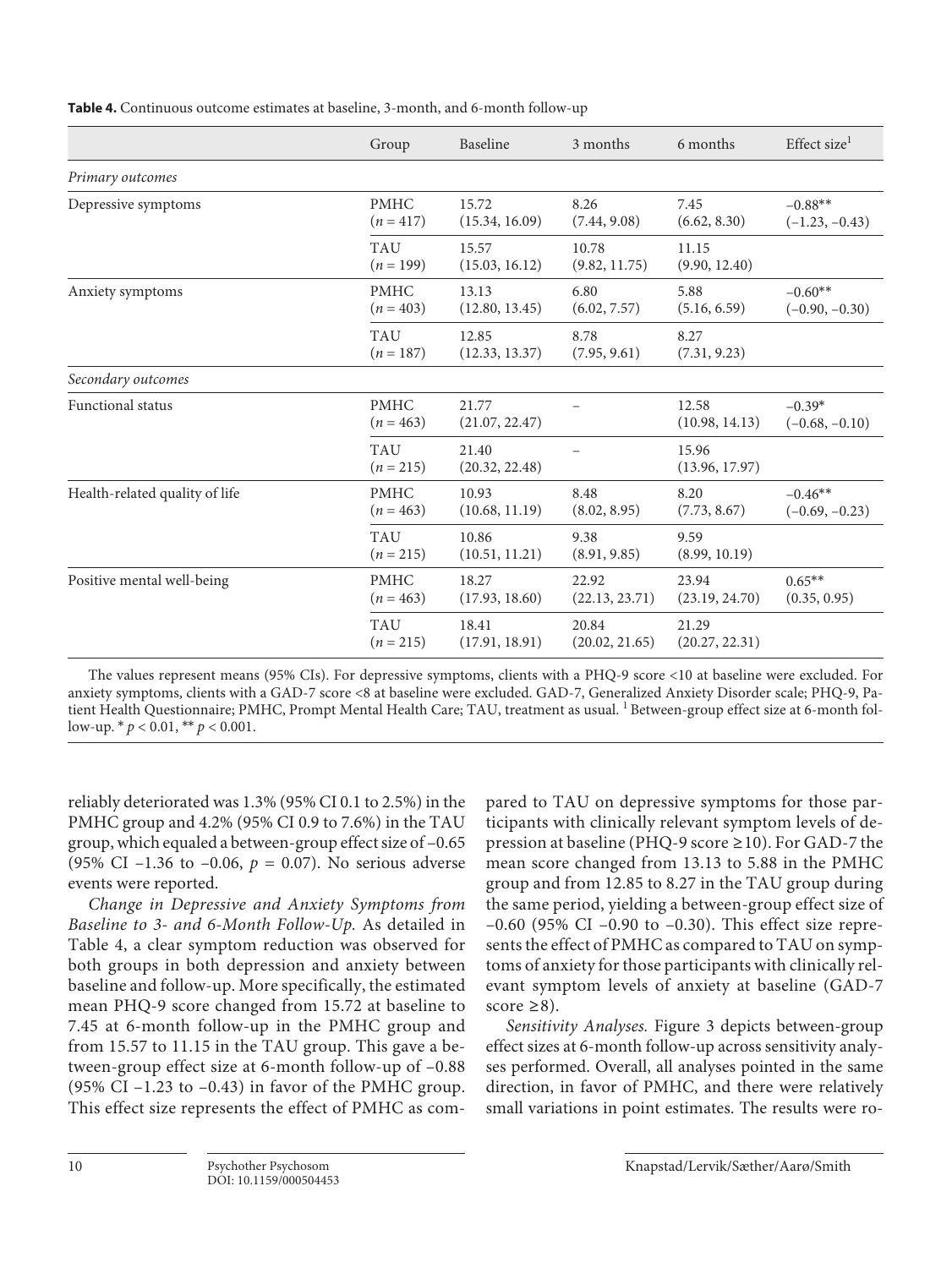

**Fig. 3.** Between-group effect sizes across sensitivity analyses and outcome variables at 6-month follow-up. Error bars represent 95% CIs. GAD-7, Generalized Anxiety Disorder scale; MAR, missing at random; PHQ-9, Patient Health Questionnaire; PMM, pattern mixture model (see Statistical Methods for a more detailed description); Selection, selection model.

bust across analyses for recovery rate, reliable recovery rate, and depressive symptoms (PHQ-9), as indicated by no CIs crossing nonsignificance. For anxiety symptoms (GAD-7), however, the CIs crossed zero for the two most

conservative models (PMM3 and selection model 2). Thus, the effect of PMHC as compared to TAU on symptoms of anxiety was somewhat more uncertain given the data from the present study.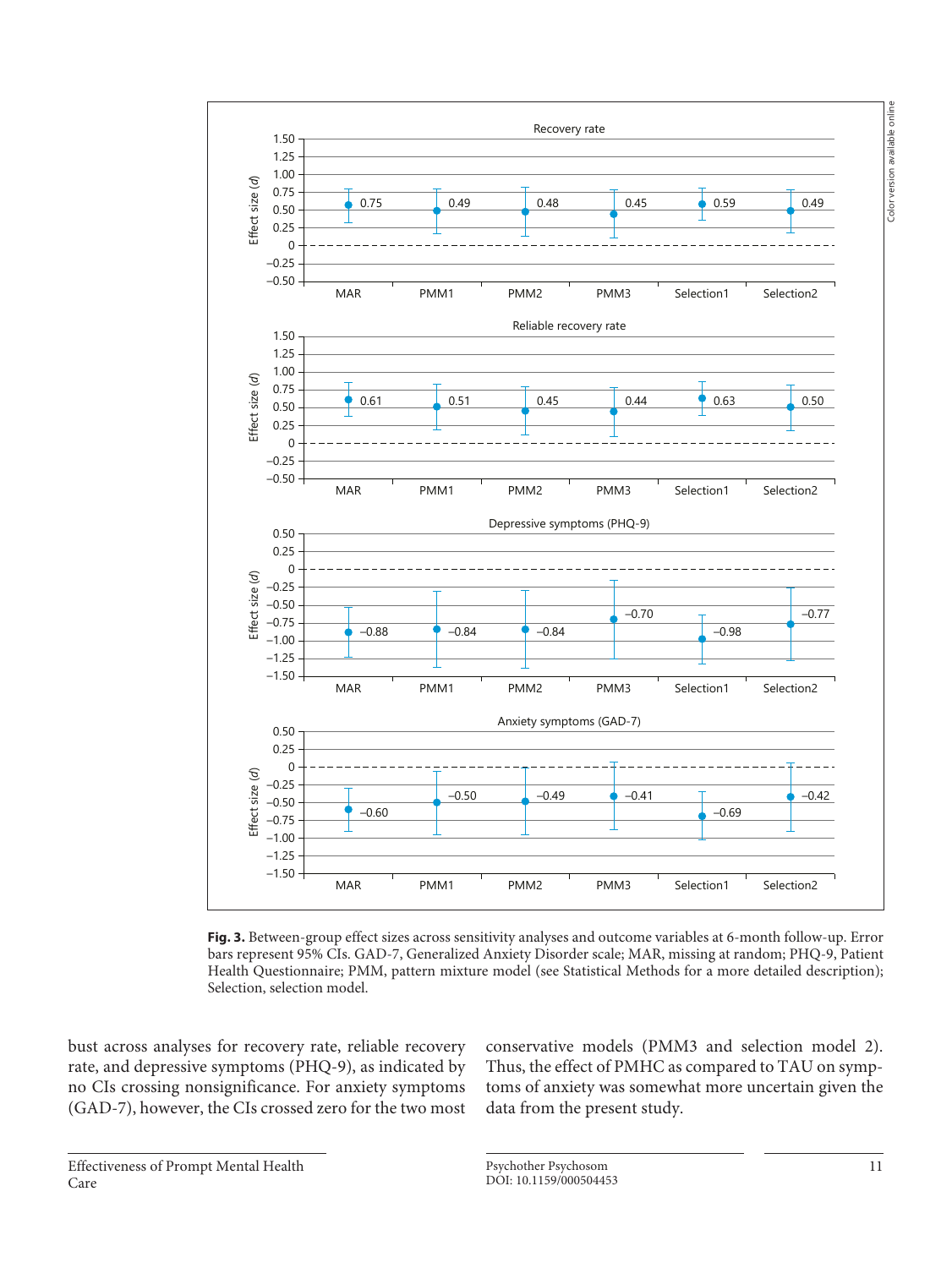## *Secondary Outcomes*

Based on the current data, there was no evidence for an effect of PMHC on job participation. At 6-month follow-up, the estimated proportion of participants in fullor part-time regular work was 54.5% (95% CI 41.2 to 67.9%) in the PMHC group and 51.8% (95% CI 30.6 to 73.0%) in the TAU group ( $z = 0.415$ ,  $p = 0.69$ ). For the other secondary outcomes, we found between-group differences in favor of the PMHC group (Table 4). At 6-month follow-up, the between-group effect sizes for respectively functional status (WSAS), health-related quality of life (EQ-5D), and positive mental well-being (SWEMWBS) were –0.39 (95% CI –0.68 to –0.10), –0.46 (95% CI –0.69 to –0.23), and 0.65 (95% CI 0.35 to 0.95).

# *Full Sample Analyses with Inclusion of Participants Not at Caseness at Baseline*

One formal inclusion criterion for participation in the study was a PHQ-9 score ≥10 and/or a GAD-7 score ≥8. However, due to the pragmatic nature of the trial, therapists worked according to common practice routines as much as possible. The decision to include or exclude a client from participation/access to the service was therefore not merely based on scoring above a cutoff value, but also on clinical judgement. As a result, 93 clients who were not at caseness at baseline were included in the study and subsequently randomized to PMHC or TAU. Including participants scoring below the cutoffs of PHQ-9 and/ or GAD-7 at baseline did not substantially alter the main findings presented above, but naturally resulted in somewhat lower between-group effect size estimates for the continuous outcome measures,  $n = 770$  for all analyses (PHQ-9: ES = –0.63, 95% CI –0.85 to –0.41, *p* < 0.001; GAD-7: ES = –0.43, 95% CI –0.61 to –0.25, *p* < 0.001; WSAS: ES = –0.42, 95% CI –0.75 to –0.18, *p* = 0.001; EQ-5D: ES = –0.46, 95% CI –0.66 to –0.26, *p* < 0.001; SWEM-WBS: ES = 0.65, 95% CI 0.40 to 0.90, *p* < 0.001). By definition, the results for the recovery rates were unchanged, and the effect on work participation remained statistically nonsignificant ( $z = 0.19$ ,  $p = 0.69$ ).

# **Discussion and Conclusion**

# *Principal Findings*

This study is the first to evaluate the effectiveness of an IAPT-like treatment model in terms of a randomized controlled trial. The Norwegian adaption, PMHC, was substantially more effective than TAU in alleviating symptoms of depression and anxiety at 6-month follow-up among adults with symptoms of anxiety and/or mild to moderate depression. More specifically, the 6-month reliable recovery rate was 58.5% in the PMHC group and 31.9% in the TAU group, yielding a between-group effect size of 0.61. The differences in degree of symptom improvement equaled a between-group effect size of 0.88 for depression and of 0.60 for anxiety. Sensitivity analyses showed that the results were robust across test performed, though slightly more robust for depression than anxiety. PMHC was also more effective than TAU in improving functional status, health-related quality of life, and mental well-being, indicated by medium between-group effect sizes. Based on the self-report data available, improvement in work participation did not differ between PMHC and TAU.

## *Interpretation*

A newly published meta-analysis of the effectiveness of psychotherapies for primary depression and anxiety care found an overall moderate treatment effect of CBT at posttreatment  $(d = 0.47)$  in most studies compared to TAU [[5](#page-14-4)[1\]](#page-14-0). Similar effect sizes were found in a metaanalysis examining the effectiveness of multimodal CBT (i.e., like provided in PMHC) in primary care [[5](#page-14-4)[2](#page-14-1)]. Both meta-analyses, and in particular the latter, were mostly based on small sample sizes and high-quality, well-powered studies were called for. The current results thus align well with and extend existing knowledge about the effectiveness of CBT treatment in primary health care contexts.

Our findings should be considered robust for at least three reasons. Firstly, they are based on 6-month followup while the mentioned meta-analyses were based on posttreatment results. A 2013 meta-analysis found lower effects at 6-month follow-up ( $d = 0.29$ ) than at posttreatment  $(d = 0.57)$  $(d = 0.57)$  $(d = 0.57)$  [5[3](#page-14-2)]. However, few such follow-up studies have been conducted, further underscoring the importance of the current study. Secondly, PMHC was compared to TAU, whereof about half of the respondents reported to have received at least four sessions at alternative services for their mental health problem. Most of this follow-up was by a GP or psychologist/psychiatrist. Previous studies have found considerably lower effect sizes for TAU than other controls implying less follow-up, such as waiting lists or placebo [\[5](#page-14-4)[3\]](#page-14-2). Finally, the achievement of the PMHC sites is impressive seen against the obstacles met during the project phase. These included uncertainty regarding long-term funding of both services and several changes in project management at one of the sites. Also, few self-help and group treatment programs were readily available, and substantial time was devoted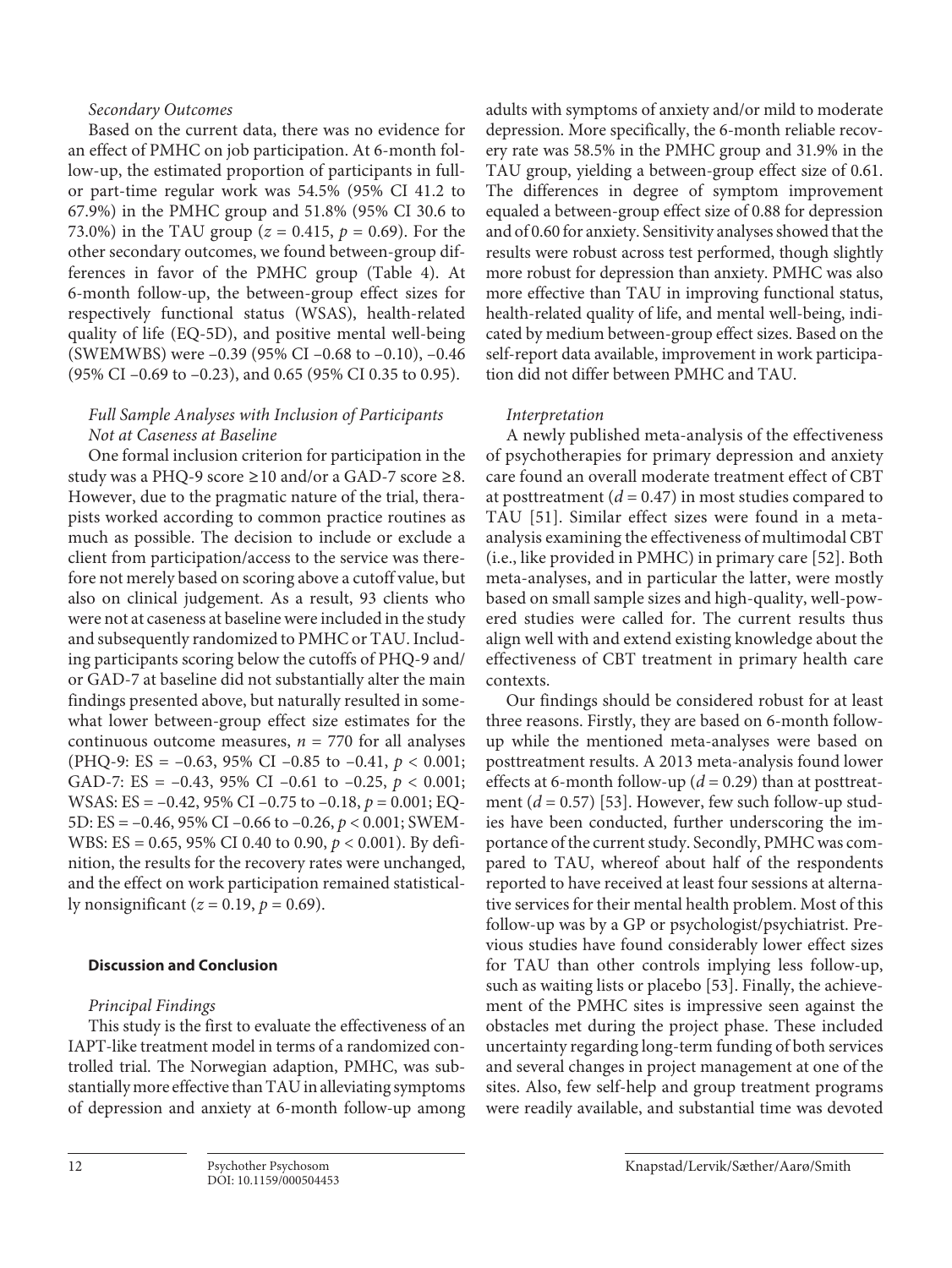especially during start-up to establish the content for these treatment types.

The external validity and applicability of the results are considered high due to the pragmatic nature of the trial and the fact that almost all eligible clients were included (92.7%), with a negligible number of full withdrawals  $(n = 3)$ . These aspects furthermore provide positive indications for the acceptability of the intervention. The findings therefore complement and perhaps also validate the findings from the evaluation of the first 12 PMHC pilot sites where participation rates were lower (on average 61%) [[2](#page-14-1)[1](#page-14-0), [2](#page-14-1)[5](#page-14-4)]. The appropriateness of such a generalization is strengthened by the fact that only modest variations in degree of symptom improvement were observed across the sites, despite for instance including both rural and urban areas and variations in demographic compositions [\[2](#page-14-1)[4\]](#page-14-3). The findings may not hold for sites with a high proportion of immigrants, though. This group was underrepresented in the initial PMHC evaluation and showed somewhat lower symptom reduction during the PMHC treatment than ethnic Norwegians [[2](#page-14-1)[1](#page-14-0)].

The results from the present study also seem highly relevant for other countries offering IAPT-like treatments, as many of the features of the treatment model and the operationalization of primary outcomes are common. As previously discussed [\[2](#page-14-1)[1\]](#page-14-0), cross-country comparisons should nonetheless be done with caution, mainly due to differences in health care systems, partly different client populations, and variation in treatment models provided (e.g., variations of stepped and matched care approaches). It would therefore be of tremendous value to test whether the current results can be replicated in other countries.

The sensitivity analyses indicated slightly more robust findings for depressive than anxiety symptoms, and effect sizes were overall higher for depression than anxiety. This seemingly contrasts with the results in Zhang et al.'s meta-analysis [[5](#page-14-4)[1](#page-14-0)] where symptom type (anxiety versus depression) did not moderate effect sizes. Notably, when examining standardized change scores by provisional diagnosis, the changes for GAD-7 among those with anxiety as a provisional diagnosis were of similar size as for PHQ-9 among those with depression as a provisional diagnosis (results not shown). As the overall change scores across diagnostic groups were reported in this study and far fewer had anxiety than depression as a provisional diagnosis, this may thus have underestimated the effect of PMHC on symptoms of anxiety, i.e., clients with depression as a provisional diagnosis were characterized by relatively high baseline scores on PHQ-9 and relatively low

Effectiveness of Prompt Mental Health

Care

baseline scores on GAD-7. The changes in GAD-7 scores from baseline to 6-month follow-up were therefore naturally lower in this subgroup, which in turn resulted in a lower average change score for GAD-7 across the PMHC group as a whole. A similar line of reasoning could be applied to the overall effect on PHQ-9, but given the relatively low prevalence of anxiety as a provisional diagnosis, this impact is likely smaller. As data on provisional diagnosis were not available for the control group, effectiveness could not be tested within each subgroup, and the argument put forward in this paragraph should therefore be considered as hypothesis generating.

Symptom reduction constitutes one of several aspects of recovery [\[5](#page-14-4)[4\]](#page-14-3). Effects on functional outcomes may be considered particularly informative in addition to symptomatology when evaluating low-threshold interventions where no formal diagnosis is set, such as in PMHC. From both a personal and a societal, health economic view it is therefore reassuring that medium-sized effects of PMHC were also found for the secondary outcomes social and work-related function, mental well-being, and health-related quality of life. The effect sizes are in the upper range of what is found in meta-analyses on the effects of psychotherapy for depression on social functioning [[55](#page-14-4)] and quality of life [\[5](#page-14-4)[6\]](#page-14-5).

The result regarding work status is regarded as inconclusive. If a true effect exists, it is likely to be smaller than the effects on anxiety and depression, as the causes for not being in regular work are multiple and common mental health problems are only one factor in this equation. Methodological issues concerning missing data and selfreported work status had as such a negative impact on statistical power. It is in this respect important to highlight that even a small effect on work participation may have a large societal, health economic impact [\[5](#page-14-4)[7](#page-14-6)]. Additionally, as changes in function often lag symptom changes [[5](#page-14-4)[4](#page-14-3), [5](#page-14-4)[8](#page-14-7)], the 6-month follow-up might have been too short to show a meaningful effect. The planned registry data linkage will yield more precise and complete data over time and enable us to investigate the impact on work participation in more detail and with greater statistical power.

# *Strengths and Limitations*

First and foremost, an important strength of the study is its use of a randomized controlled study design, decreasing the risk of selection bias. The trial followed a strict protocol, including important features such a computerized random number generator for randomization, well-powered sample, and fidelity assessment of the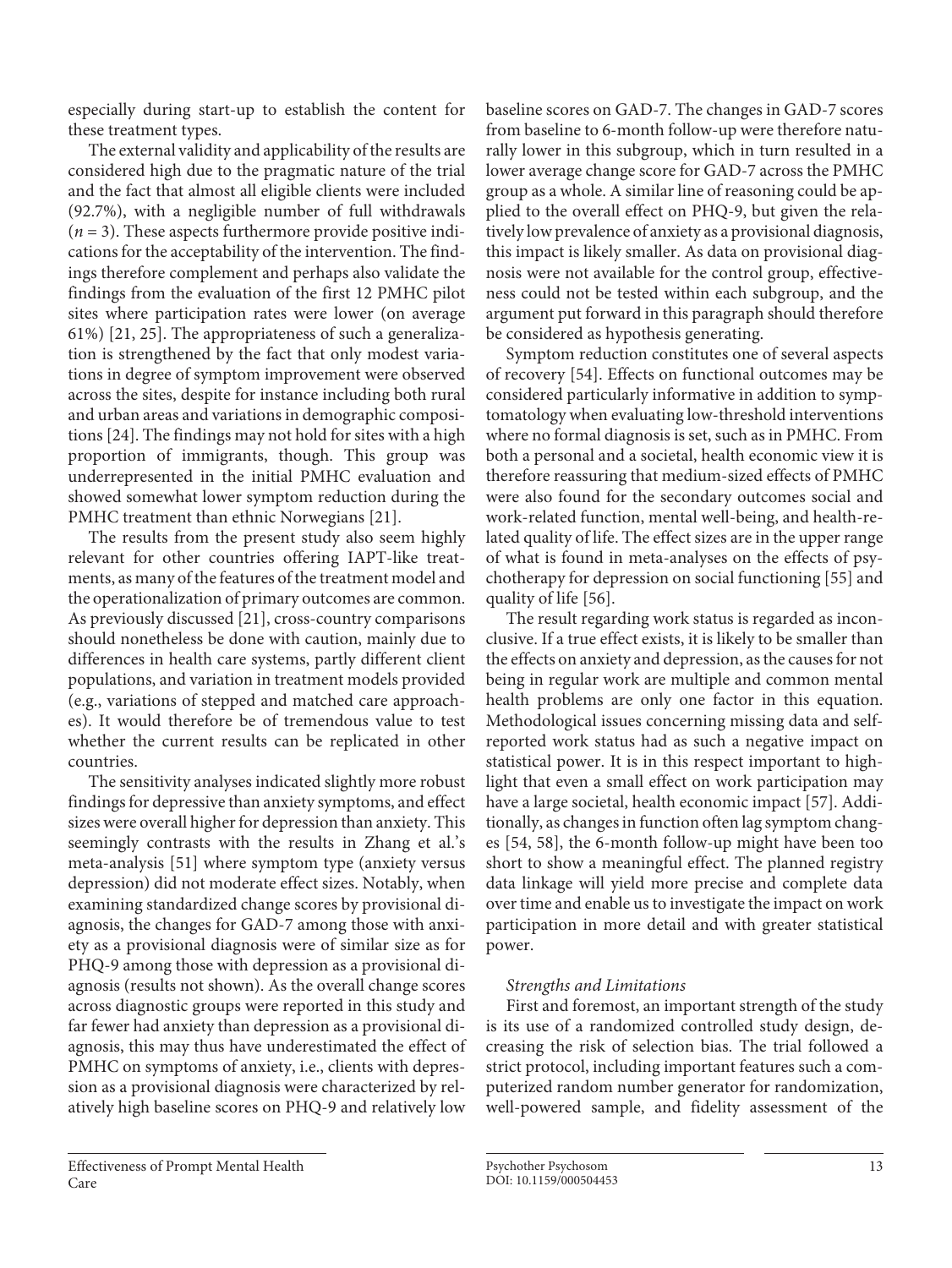PMHC treatment, all contributing to the internal validity of the results. The procedures were developed in close collaboration with the involved PMHC centers and procedures approximated routine care as far as possible. This may have increased the external validity and thus also the applicability of the results. Moreover, we used validated instruments with high Cronbach's alphas, the same as employed within IAPT, facilitating cross-county comparisons of the effectiveness of the services.

The most important source of potential bias were missing outcome data. Therefore, we aimed at carefully considering sources and patterns of missingness and performed several sensitivity analyses. Best practice approaches were employed to test the robustness of the results. Reassuringly, all sensitivity analyses pointed in the same direction and had effect sizes of similar magnitude. Thus, the estimated effects of PMHC are not likely explained by selection bias. Nonetheless, as the findings were slightly more robust for depression than anxiety, future studies should investigate the impact of PMHC on anxiety more thoroughly.

Due to the nature of the treatment, blinding was not possible. To lower the risk of bias due to knowledge about assignment, the intake assessors were trained according to a strict protocol to provide a balanced presentation of the treatment alternatives, and GPs were thoroughly informed about the rationale of the study and the randomization process. It can, however, not be precluded that lack of blinding may have affected the treatment provided to the TAU group. For instance, some GPs might have offered more help than usual care, though their tight time schedule indicated that such co-intervention is not likely to have had a substantial impact. Response bias, with the control group reporting too severe symptoms and the PMHC group too light symptoms, is also possible. Given the magnitude of the between-group effect sizes in the present study, it seems unlikely that bias due to nonblinding fully explains the observed effects [[5](#page-14-4)[9](#page-14-8)].

TAU included all treatment alternatives available for the target group. While we acknowledge the complexity and variation in content of the TAU condition that follows this pragmatic approach, the choice was deliberate to enable good reflection of ordinary care and to increase external validity. More unsettling is the high level of missing (57%) in the TAU group regarding self-reported treatment provided at 6-month follow-up. Nonparticipation bias as well as recall or information bias may have hampered the precision of this measure. Thus, it is difficult to fully evaluate which providers of health care were consulted, what type of treatment was received, and

to what extent this in fact reflects routine care. Subsequent linkage to the health care utilization registry (KUHR) and the Norwegian prescription database will yield objective information about the content of TAU with no loss to follow-up. Based on these registry linkages, we will also conduct health economic analyses where the ratio between value and cost will be assessed from both a personal (through gains in quality-adjusted life years) and societal perspective (through a cost-value analysis).

The trial focused on symptomatology, following routine care where usually no formal diagnoses are set. It should be noted that effects on symptom level do not necessarily translate into effects on a diagnostic level. The reported secondary outcomes nonetheless gave indications of effect on function, which is another key aspect in assessing mental disorders. The design included indirect collection of information on serious adverse events only. Due to the established contact with the caregivers in the trial, we consider it, however, reasonable to assume that in most cases serious adverse events would have been reported to us.

# **Conclusion**

Previous studies have reported promising findings of clinical outcomes from PMHC, IAPT, and other IAPTbased services. As all previous evaluations have employed benchmark comparisons, the true effect of PMHC in relation to natural recovery and TAU remains unsettled. The current randomized controlled trial provides more solid evidence in favor of an effect of PMHC on recovery and alleviation of symptoms and improvement in function and quality of life at 6-month follow-up. This adaptation of IAPT is thus considered a viable supplement to the existing health services and can indeed serve to increase access of effective treatment for adults who suffer from anxiety and mild to moderate depression. The effects on work participation and cost-value of the PMHC service need further examination.

#### **Acknowledgements**

We would like to thank the participants for taking part and the PMHC teams in Kristiansand and Sandnes for thorough follow-up of the trial protocol. We would also like to thank the members of the advisory board for useful suggestions during the design stage of the study, Eirunn Thun for valuable assistance in data collection, and Caroline Gulvik for analysis of the audio files.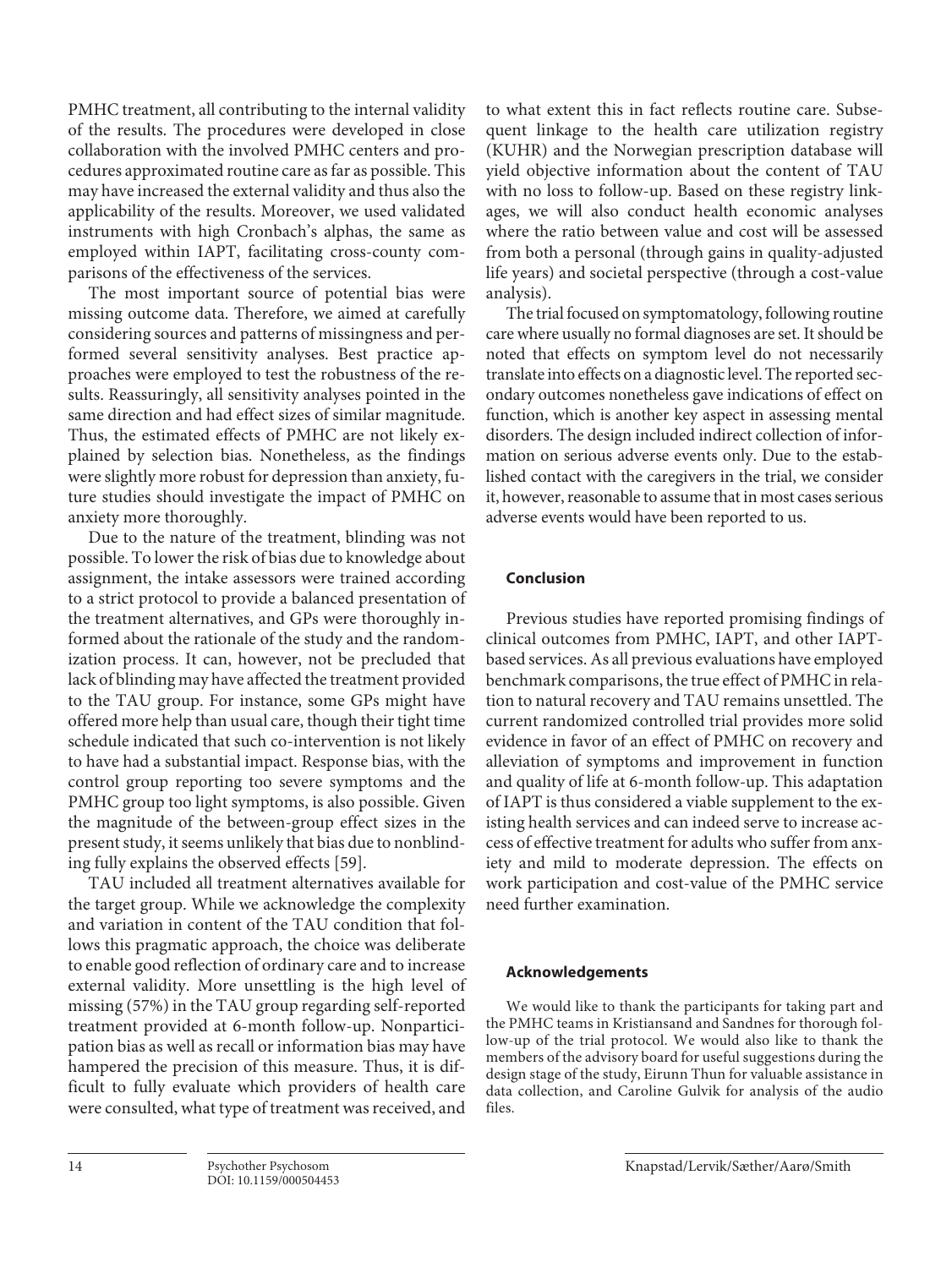## **Statement of Ethics**

The trial protocol was approved by the Regional ethics committee for Western Norway (REK-vest No. 2015/885) and the trial is registered at ClinicalTrials.gov (NCT03238872). No changes were made to the primary or secondary outcomes after trial approval. All participants gave their written informed consent.

## **Disclosure Statement**

The authors have no conflicts of interest to declare.

## **Funding Sources**

The study received a grant by the Norwegian Research Council (ID: 260659). The funding organization did not have any role in study design, data collection, data analysis, data interpretation, or writing of this report, or the decision to publish.

## **Author Contributions**

O.R.F. Smith and M. Knapstad contributed to the design of the study. O.R.F. Smith and M. Knapstad performed the statistical analyses and L.V. Lervik the fidelity evaluation. M. Knapstad and O.R.F. Smith drafted the manuscript. All authors contributed to the interpretation of the data and offered critical revisions of the draft. All authors read and approved the final manuscript.

## **References**

- <span id="page-14-0"></span>[1](#page-1-0) Baxter AJ, Scott KM, Vos T, Whiteford HA. Global prevalence of anxiety disorders: a systematic review and meta-regression. [Psychol](https://www.karger.com/Article/FullText/504453?ref=1#ref1) [Med](https://www.karger.com/Article/FullText/504453?ref=1#ref1). 2013 May;43(5):897–910.
- <span id="page-14-1"></span>[2](#page-1-1) Ferrari AJ, Somerville AJ, Baxter AJ, Norman R, Patten SB, Vos T, et al. Global variation in the prevalence and incidence of major depressive disorder: a systematic review of the epidemiological literature. [Psychol Med.](https://www.karger.com/Article/FullText/504453?ref=2#ref2) 2013 Mar; 43(3): 471-81.
- <span id="page-14-2"></span>[3](#page-1-2) Knudsen AK, Tollånes M, Haaland Ø, Kinge JM, Skirbekk V, Vollset SE. Disease Burden in Norway 2015. Results from the Global Burden of Diseases, Injuries, and Risk Factors Study 2015 (GBD 2015). Oslo: Public Health Institute Norway; 2017.
- <span id="page-14-3"></span>[4](#page-1-3) Kessler RC, Amminger GP, Aguilar-Gaxiola S, Alonso J, Lee S, Ustün TB. Age of onset of mental disorders: a review of recent literature. [Curr Opin Psychiatry.](https://www.karger.com/Article/FullText/504453?ref=4#ref4) 2007 Jul;20(4): 359–64.
- <span id="page-14-4"></span>[5](#page-1-4) Knudsen AK, Øverland S, Hotopf M, Mykletun A. Lost working years due to mental disorders: an analysis of the Norwegian disability pension registry. [PLoS One](https://www.karger.com/Article/FullText/504453?ref=5#ref5). 2012;7(8): e42567.
- <span id="page-14-5"></span>[6](#page-1-4) Knudsen AK, Harvey SB, Mykletun A, Øverland S. Common mental disorders and longterm sickness absence in a general working population. The Hordaland Health Study. [Acta Psychiatr Scand](https://www.karger.com/Article/FullText/504453?ref=6#ref6). 2013 Apr;127(4):287– 97.
- <span id="page-14-6"></span>[7](#page-1-5) Lerner D, Henke RM. What does research tell us about depression, job performance, and work productivity? [J Occup Environ Med](https://www.karger.com/Article/FullText/504453?ref=7#ref7). 2008 Apr;50(4):401–10.
- <span id="page-14-7"></span>[8](#page-1-5) Kroenke K, Spitzer RL, Williams JB, Monahan PO, Löwe B. Anxiety disorders in primary care: prevalence, impairment, comorbidity, and detection. [Ann Intern Med](https://www.karger.com/Article/FullText/504453?ref=8#ref8). 2007 Mar; 146(5):317–25.
- <span id="page-14-8"></span>[9](#page-1-6) Alonso J, Liu Z, Evans-Lacko S, Sadikova E, Sampson N, Chatterji S, et al.; WHO World Mental Health Survey Collaborators. Treat-

ment gap for anxiety disorders is global: Results of the World Mental Health Surveys in 21 countries. [Depress Anxiety](https://www.karger.com/Article/FullText/504453?ref=9#ref9). 2018 Mar; 35(3):195–208.

- [10](#page-1-6) Thornicroft G, Chatterji S, Evans-Lacko S, Gruber M, Sampson N, Aguilar-Gaxiola S, et al. Undertreatment of people with major depressive disorder in 21 countries. [Br J Psychi](https://www.karger.com/Article/FullText/504453?ref=10#ref10)[atry.](https://www.karger.com/Article/FullText/504453?ref=10#ref10) 2017 Feb;210(2):119–24.
- [11](#page-1-7) World Health Organization. The world health report 2001: Mental health: new understanding, new hope. Geneva: World Health Organization; 2001.
- [12](#page-1-8) Community and Mental Health team. Psychological Therapies. Annual report on the use of IAPT services, England 2017–18. London: NHS Digital; 2018.
- [13](#page-1-9) Torvik FA, Ystrom E, Gustavson K, Rosenström TH, Bramness JG, Gillespie N, et al. Diagnostic and genetic overlap of three common mental disorders in structured interviews and health registries. [Acta Psychiatr](https://www.karger.com/Article/FullText/504453?ref=13#ref13) [Scand](https://www.karger.com/Article/FullText/504453?ref=13#ref13). 2018 Jan;137(1):54–64.
- [14](#page-1-10) OECD. OECD Reviews of Health Care Quality: Norway 2014: Raising standards. Paris: OECD Publishing; 2014.
- [15](#page-1-11) Ose SO, Kaspersen S. Kommunalt psykisk helse- og rusarbeid 2015: Årsverk, kompetanse og innhold i tjenestene. SINTEF-rapport A27362 [Municipality mental health and substance abuse services 2015: FTEs, competence and content for services]. Trondheim: SINTEF; 2015.
- [16](#page-1-12) Helsedirektoratet (Norwegian Directorate of Health): Rask Psykisk Helsehjelp – 12 Pilotkommuner. Veiledende materiell. Oslo, Helsedirektoratet, 2013.
- [17](#page-1-13) Chisholm D, Sweeny K, Sheehan P, Rasmussen B, Smit F, Cuijpers P, et al. Scaling-up treatment of depression and anxiety: a global return on investment analysis. [Lancet Psychi](https://www.karger.com/Article/FullText/504453?ref=17#ref17)[atry.](https://www.karger.com/Article/FullText/504453?ref=17#ref17) 2016 May;3(5):415–24.
- [18](#page-1-14) Jorm AF, Patten SB, Brugha TS, Mojtabai R. Has increased provision of treatment reduced

the prevalence of common mental disorders? Review of the evidence from four countries. [World Psychiatry](https://www.karger.com/Article/FullText/504453?ref=18#ref18). 2017 Feb;16(1):90–9.

- [19](#page-1-15) Parry G, Barkham M, Brazier J, Dent-Brown K, Hardy G, Kendrick T, et al. An evaluation of a new service model: improving access to psychological therapies demonstration sites 2006–2009. NIHR Service Delivery and Organisation Programme, 2011.
- [20](#page-1-15) Clark DM, Layard R, Smithies R, Richards DA, Suckling R, Wright B. Improving access to psychological therapy: initial evaluation of two UK demonstration sites. [Behav Res Ther.](https://www.karger.com/Article/FullText/504453?ref=20#ref20) 2009 Nov;47(11):910–20.
- [21](#page-1-16) Knapstad M, Nordgreen T, Smith OR. Prompt mental health care, the Norwegian version of IAPT: clinical outcomes and predictors of change in a multicenter cohort study. [BMC Psychiatry.](https://www.karger.com/Article/FullText/504453?ref=21#ref21) 2018 Aug;18(1): 260.
- [22](#page-1-17) Ellenberg JH. Selection bias in observational and experimental studies. [Stat Med.](https://www.karger.com/Article/FullText/504453?ref=22#ref22) 1994 Mar;13(5–7):557–67.
- [23](#page-2-0) Statistics Norway. Population by region, statistics variable and year, 2019.
- [24](#page-3-0) Smith OR, Alves DE, Knapstad M. Rask Psykisk Helsehjelp: Evaluering av de første 12 pilotene i Norge [Prompt Mental Health Care: Evaluation of the first 12 pilot sites in Norway]. Oslo: Norwegian Institute of Public Health; 2016.
- [25](#page-3-0) Smith OR, Knapstad M, Alves DE, Aarø LE. Initial Results of Prompt Mental Health Care, the Norwegian Version of Improving Access to Psychological Therapies. [Psychother Psy](https://www.karger.com/Article/FullText/504453?ref=25#ref25)[chosom](https://www.karger.com/Article/FullText/504453?ref=25#ref25). 2017;86(6):382–4.
- [26](#page-3-1) Klein JP, Berger T, Schröder J, Späth C, Meyer B, Caspar F, et al. Effects of a Psychological Internet Intervention in the Treatment of Mild to Moderate Depressive Symptoms: Results of the EVIDENT Study, a Randomized Controlled Trial. [Psychother Psychosom.](https://www.karger.com/Article/FullText/504453?ref=26#ref26) 2016;85(4):218–28.